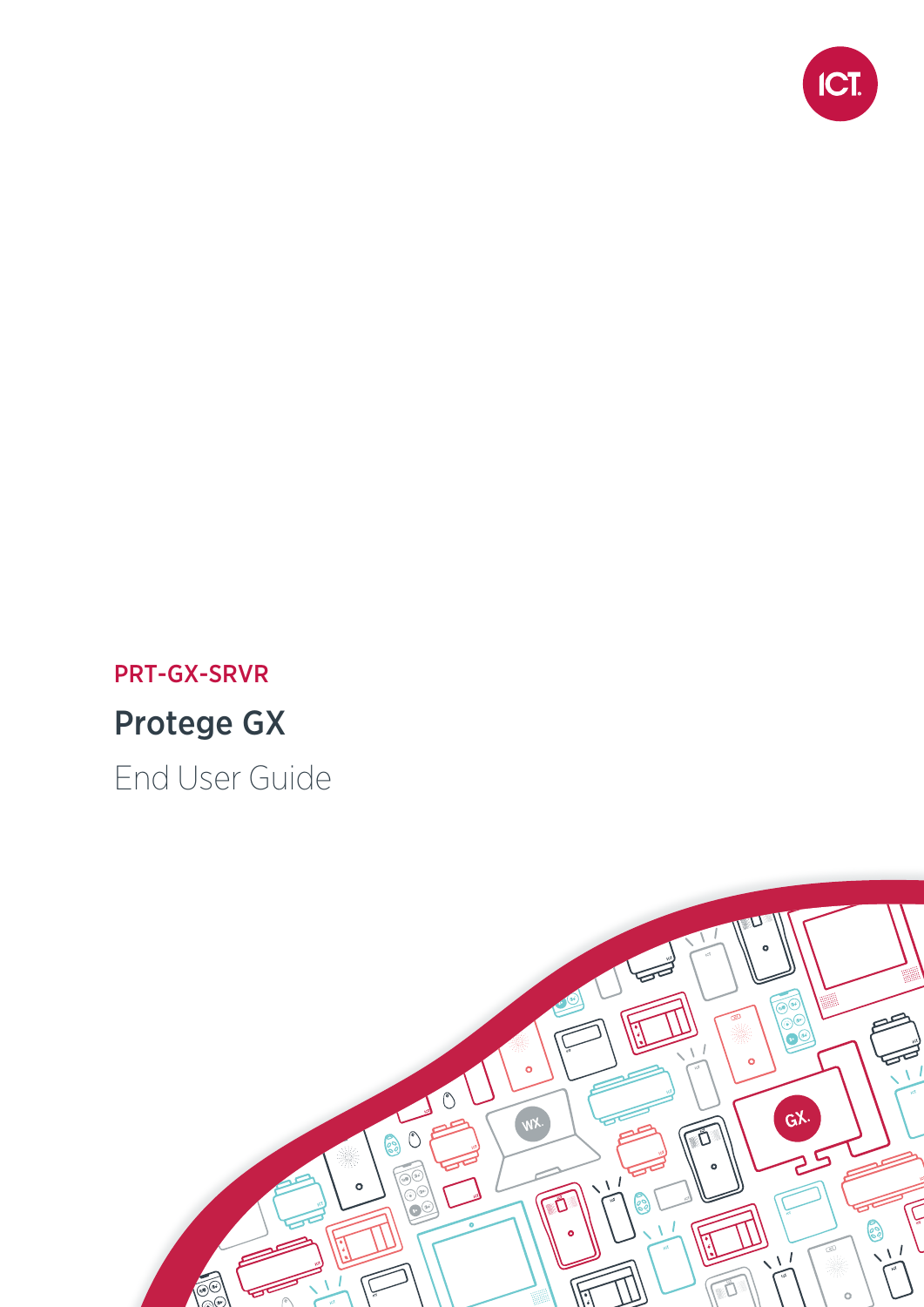The specifications and descriptions of products and services contained in this document were correct at the time of printing. Integrated Control Technology Limited reserves the right to change specifications or withdraw products without notice. No part of this document may be reproduced, photocopied, or transmitted in any form or by any means (electronic or mechanical), for any purpose, without the express written permission of Integrated Control Technology Limited. Designed and manufactured by Integrated Control Technology Limited, Protege® and the Protege® Logo are registered trademarks of Integrated Control Technology Limited. All other brand or product names are trademarks or registered trademarks of their respective holders.

Copyright © Integrated Control Technology Limited 2003-2022. All rights reserved.

Last Published: 27-Apr-22 03:33 PM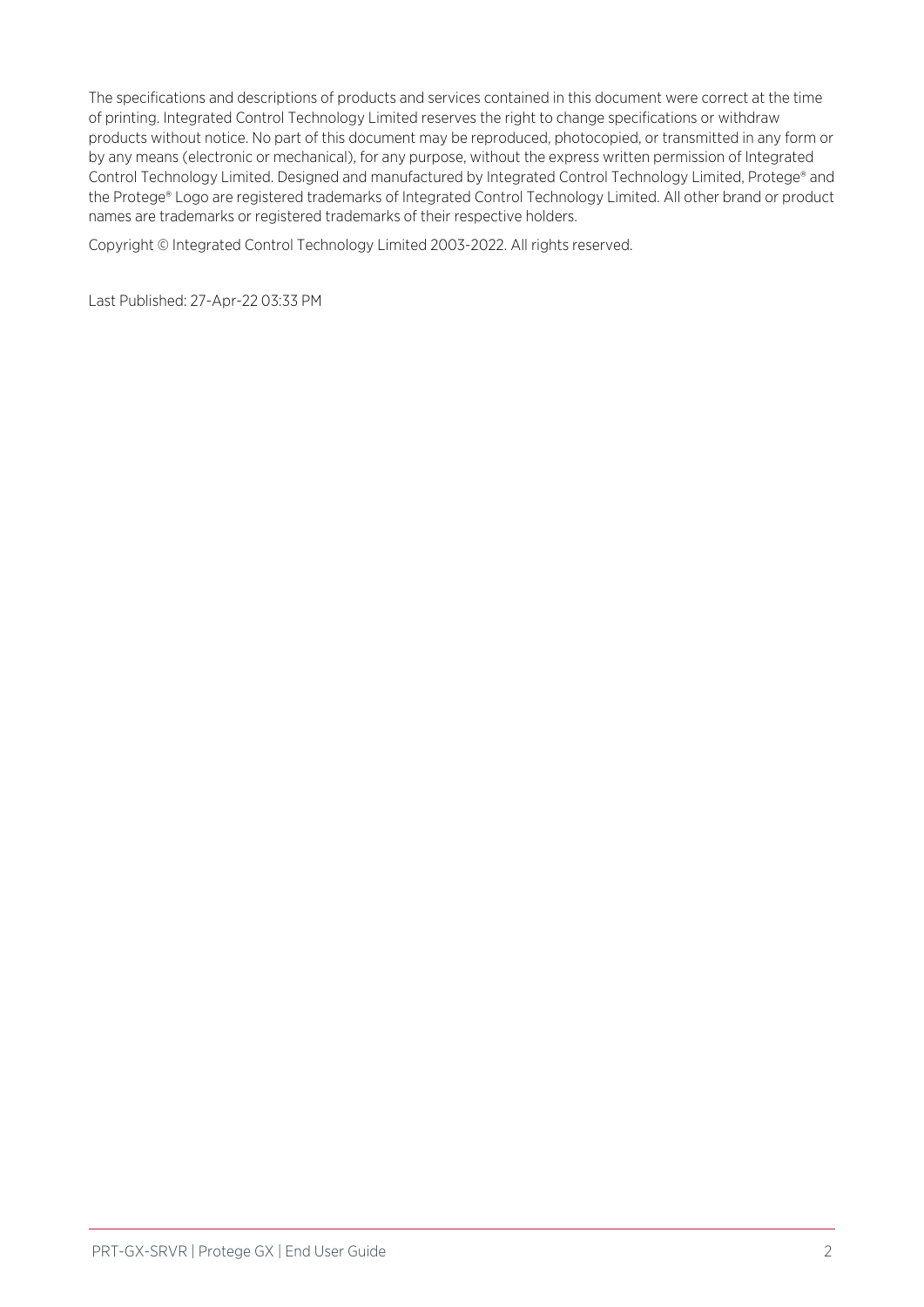# **Contents**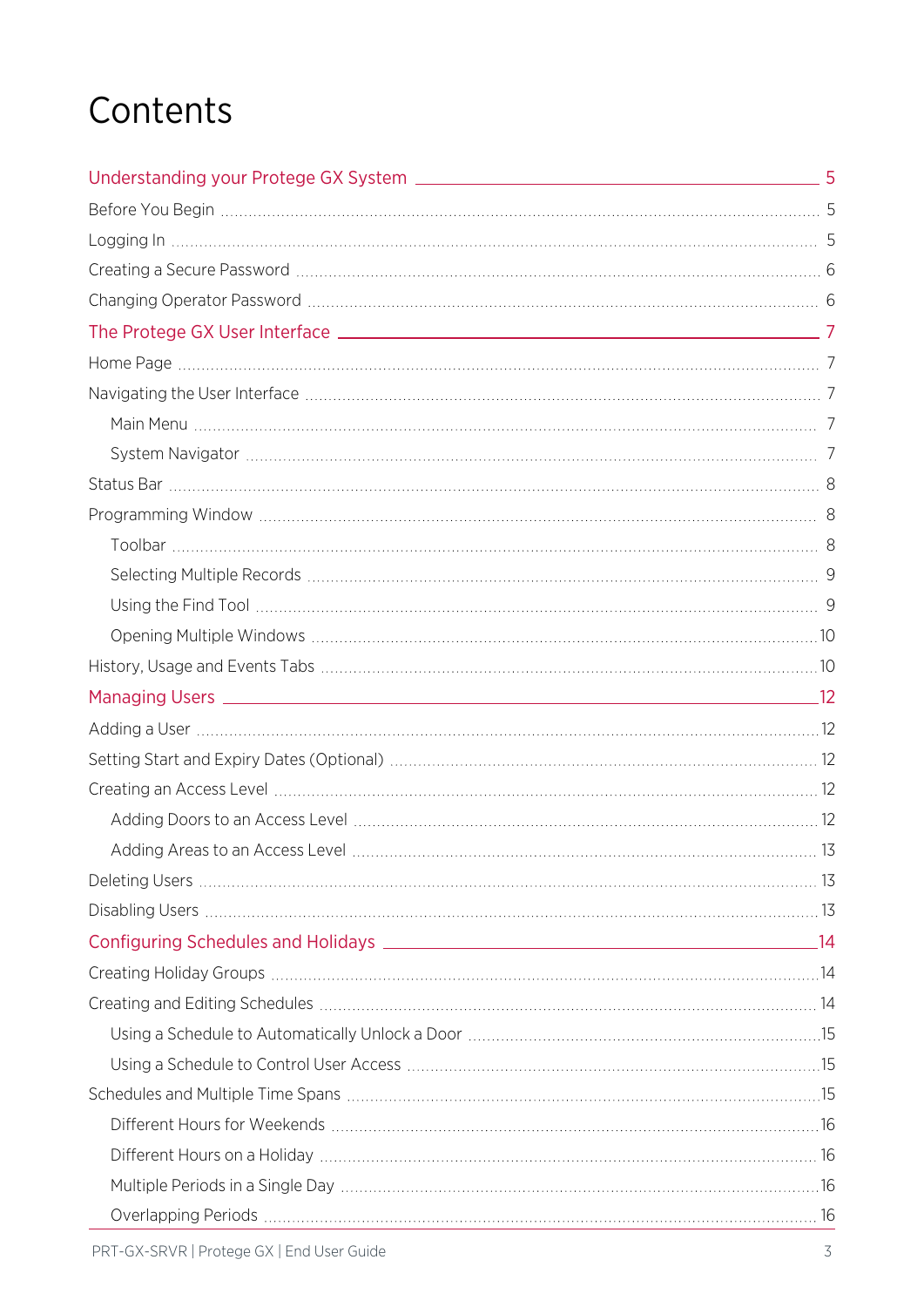| Monitoring Menu 21 |     |
|--------------------|-----|
|                    |     |
|                    |     |
|                    |     |
|                    |     |
|                    |     |
|                    |     |
|                    |     |
|                    |     |
|                    |     |
|                    |     |
|                    |     |
|                    |     |
|                    |     |
|                    |     |
|                    | .28 |
|                    |     |
|                    |     |
|                    |     |
|                    |     |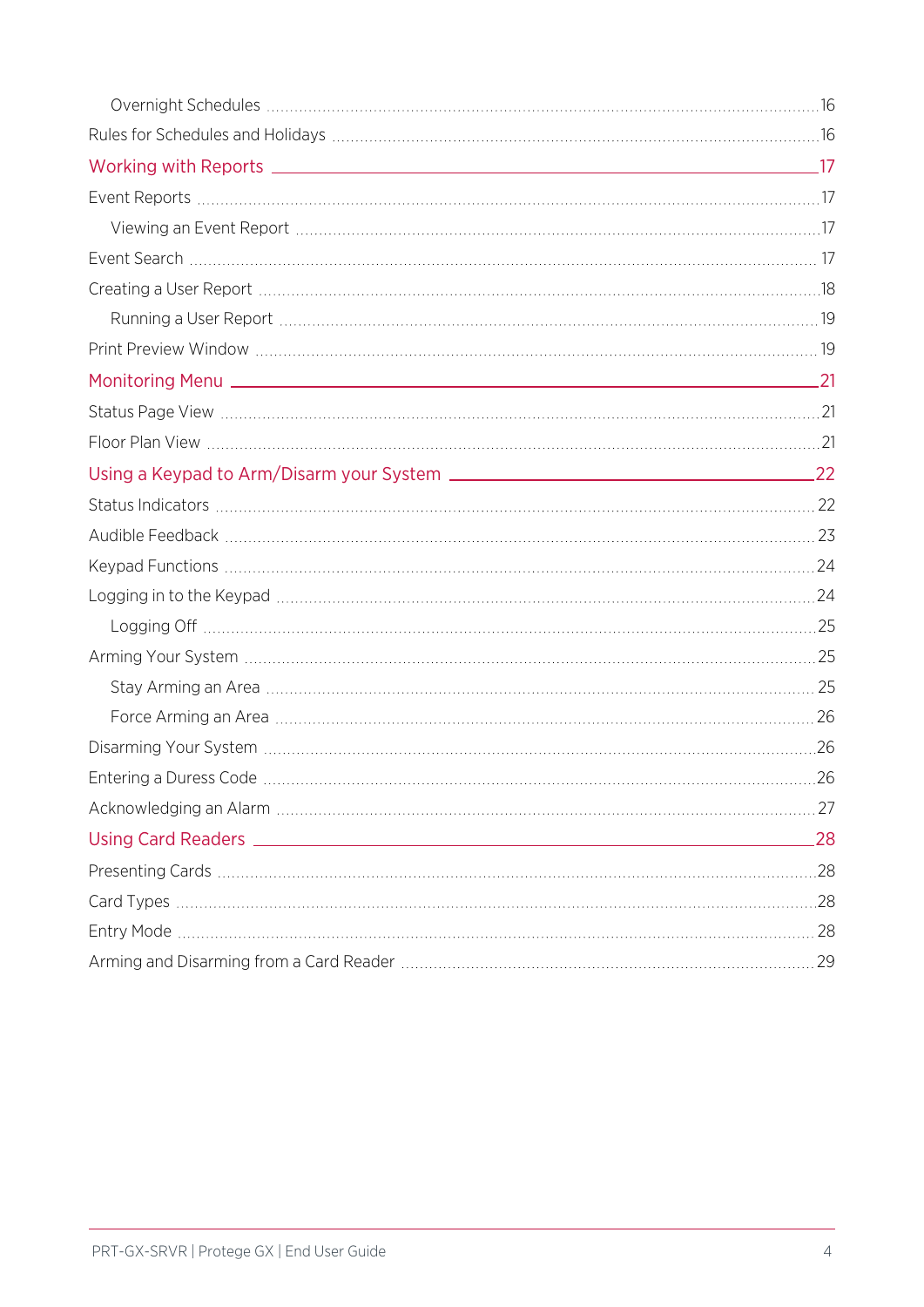# <span id="page-4-0"></span>Understanding your Protege GX System

Protege GX is an enterprise level integrated access control, intrusion detection and building automation solution with a feature set that is easy to operate, simple to integrate and effortless to extend.

Designed with the end user in mind, Protege GX offers an intuitive and user friendly interface with graphical floor plans and highly customizable status pages for controlling and monitoring the system.

Customizable alarm and event filters enable you to sort and categorize the event and alarm data that is shown, and display information relevant to your site and setup.

The system can include a number of components:

- The **database server** or 'server' which stores the system data and provides the centralized connection to the rest of the system. Depending on your site, the server will typically be located in a control room with restricted access, and in most circumstances there is no reason for anyone but your security professional or property manager to require physical access to the server.
- Protege GX client computers and the web client interface which provide the user interface for authorized operators to access the system to add and update records and view status and event information.
- The **Protege GX controller** which is the central processing unit of the system. The controller will be mounted in an out of the way area such as a utility room or cupboard, and in most circumstances there is no reason for anyone but your security professional or property manager to require physical access to this unit.
- Various detection sensors (referred to as inputs) such as motion detectors or door contacts which are connected to the controller. If your system is armed and a sensor is activated, the input is 'opened' and sends a signal to the controller to trigger an alarm. A siren or other alarm device is activated, and the controller automatically transmits these details to your monitoring station or guardhouse. Entering your access code and disarming the system will turn off the alarm.
- One or more **keypads** which are used to arm/disarm the system and display the current status. Each keypad will typically be located in a convenient location inside your premises, close to the entry/exit door.
- <span id="page-4-1"></span>• One or more **card readers** which are used to provide access control for the doors in your building.

## Before You Begin

The flexibility of the Protege system allows an integrator to program functionality and system behavior to suit the needs of the site. This guide is aimed at explaining the most common settings.

<span id="page-4-2"></span>Your system may behave differently depending on how your integrator has programmed it. Check with your installer for further operating instructions.

# Logging In

- 1. Double click the Protege GX icon on your desktop or browse to the program from the Windows Start Menu. The Login window is displayed.
- 2. Enter your details as supplied by your system administrator or Protege GX integrator:
	- **Username**: Your Protege GX operator username.
	- Password: Your Protege GX operator password.
	- Language: Defines the language of the user interface. The two language options available are defined by your installation.
	- **Server:** Enter the name or IP address of the Protege GX server that you are connecting to, or select a previously used server from the dropdown list. If connecting to a server on the local machine this field can be blank.

You can use the **Clear** button to delete the currently selected server from the dropdown.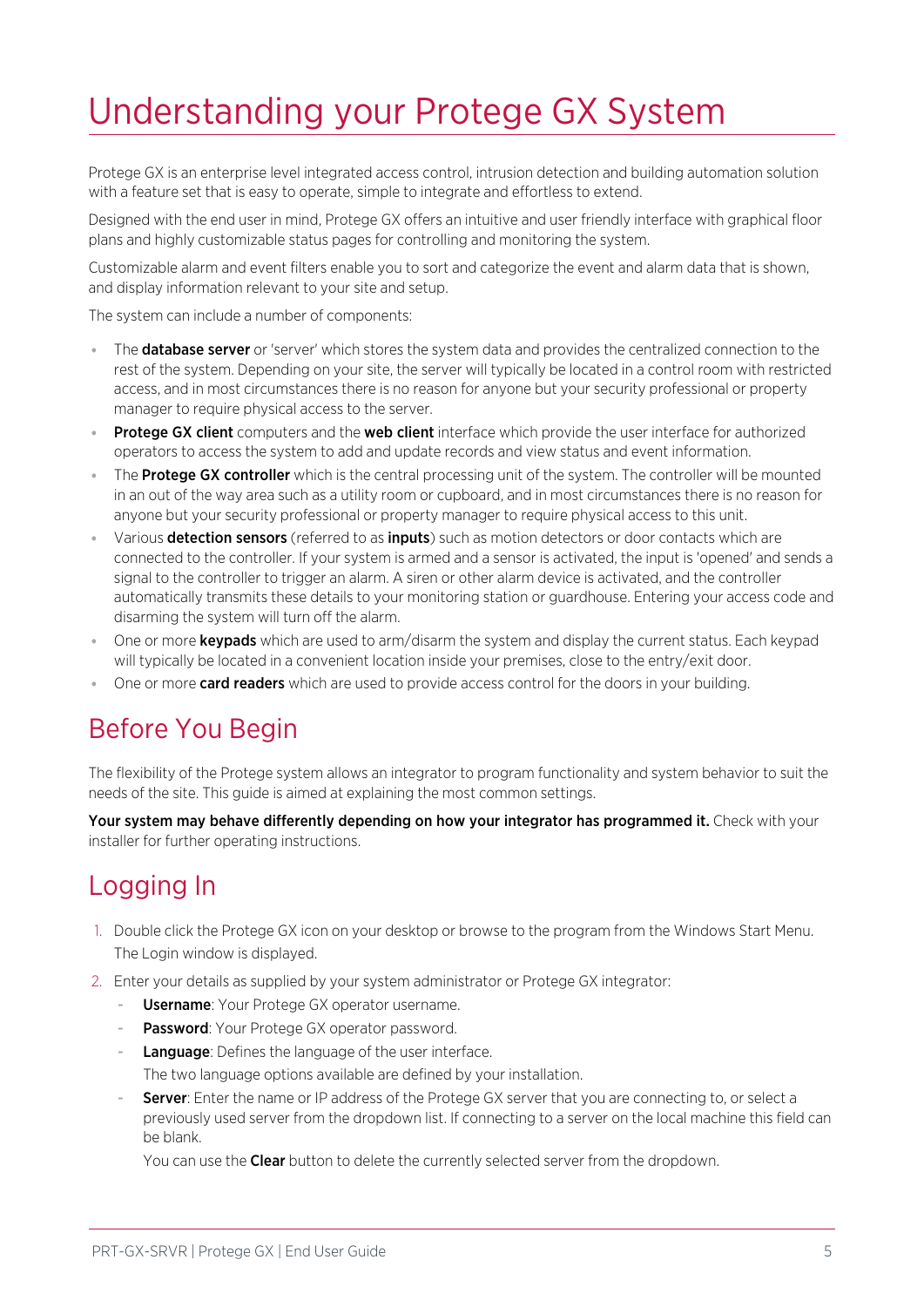3. Use Windows Authentication: If your installation is using Active Directory integration, select this option to log in using your Windows account.

If using Windows authentication you do not need to enter user details. In the Server field enter the computer name or IP address of the Protege GX server. If connecting to the server from outside the network domain you must enter a valid Fully Qualified Domain Name.

4. Click Log in.

When logging in for the first time you will be prompted to add a new site and controller. You must complete this process before closing the client application, otherwise important default records will not be created.

<span id="page-5-0"></span>The default operator logon is admin with a blank password. For security purposes it is strongly recommended that the admin password is immediately changed to a strong password.

# Creating a Secure Password

When creating or changing the admin operator password it is **highly recommended** that you create a very secure password.

As a guideline, a secure password should include these features:

- ⦁ Minimum 8 characters in length
- ⦁ Combination of upper and lower case letters
- ⦁ Combination of numbers and letters
- ⦁ Inclusion of special characters

<span id="page-5-1"></span>Passwords must comply with password policy requirements.

# Changing Operator Password

- 1. To change your operator password, click the Change Password button from the Home page.
- 2. This opens the **Change Password** window.
- 3. Complete the Old Password, New Password and Confirm New Password fields respectively.
- 4. Click Ok.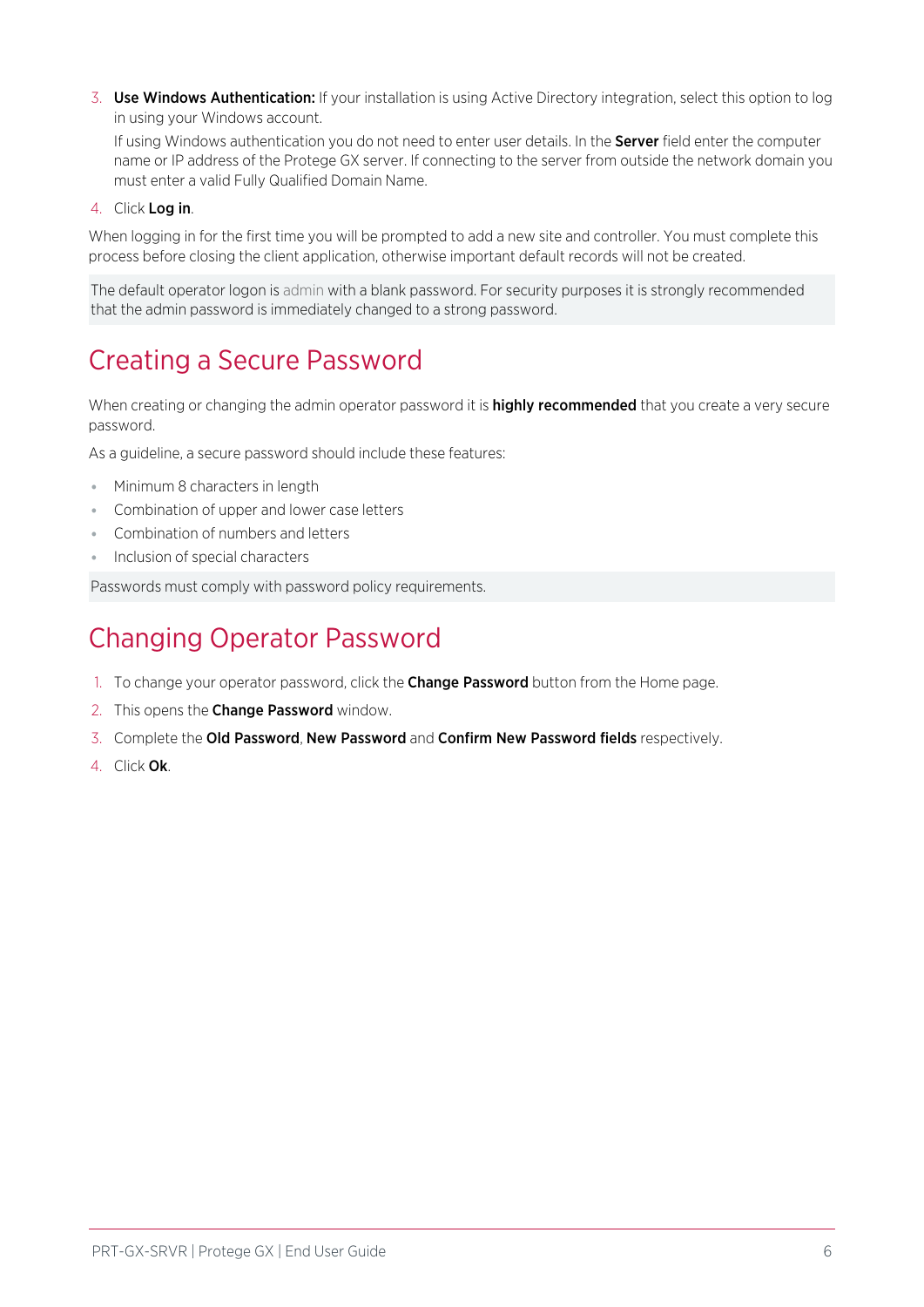# <span id="page-6-0"></span>The Protege GX User Interface

This section provides a guide to the sections and features of the Protege GX user interface.

<span id="page-6-1"></span>Your operator security level determines the functions available to you when logged on. Access to view and edit some record types may have been restricted by your site administrator.

## Home Page

The **Home page** is displayed when you first log in.

From here you can:

- View **Operator details** about the operator currently logged in.
- Change the **Current site** that you wish to view (if you have multiple sites).
- Set the **Display theme** (light or dark) and the **Display color** for the operator.
- Log out to close Protege GX and return to the logon screen.
- ⦁ Use the Change password function to change your operator password.

This option cannot be accessed when using Windows Authentication.

<span id="page-6-2"></span>The main menu at the top of the screen provides access to all available functions for working in the system. You can return to the home page at any time by navigating to **Global | Home** from the main menu.

# Navigating the User Interface

<span id="page-6-3"></span>There are two methods for navigating the user interface: the main menu and the system navigator.

#### Main Menu

The main menu is located across the top of the screen and provides access to all the pages in the software.

Menu items are organized in logical groups relevant to their functions. For example, the Monitoring menu accesses functions for monitoring the site (e.g. status pages, floor plans, cameras), while the **Users** menu allows you to program users and related items such as access levels.

To open a specific programming window click on the relevant main menu item to expand it, then select the desired item from the dropdown menu to open the programming window.

<span id="page-6-4"></span>Some menus and pages may not be available without the relevant license or sufficient operator permissions.

#### System Navigator

The system navigator provides a quick way of accessing specific devices and programmed records.

You can open the system navigator by clicking the hamburger icon  $\equiv$  at the top left of the window. The back arrow closes the system navigator.

The navigation bar opens on the left side of the screen, displaying the available categories. Records are arranged in a relational order, so you can locate records by expanding the relevant categories.

The system navigator will only display records for the **Site** currently selected on the home page.

To navigate the system:

⦁ Click the arrow beside a category to view the records included in that category. For example, expand the **Controllers** category to view the controllers on the site.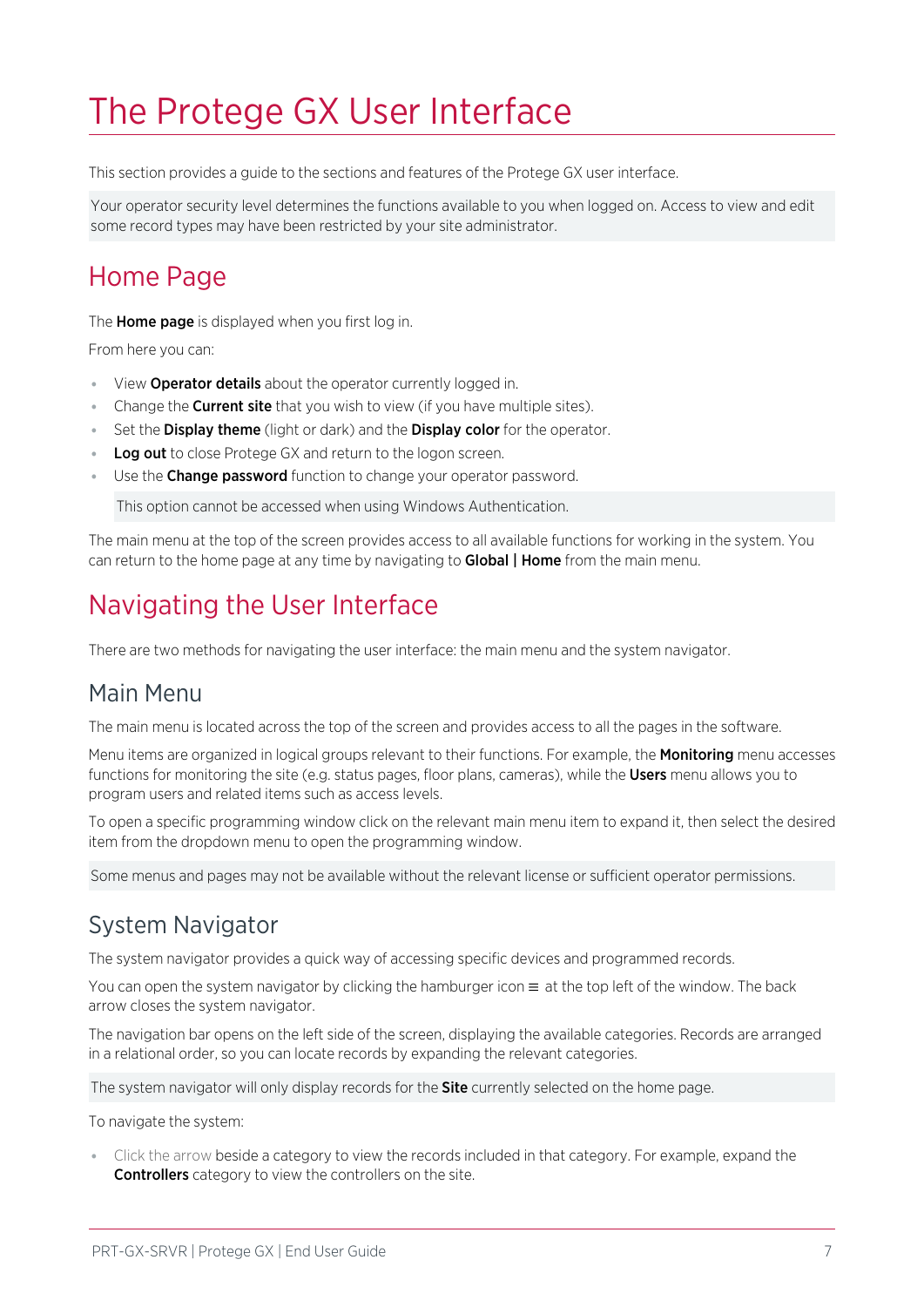- ⦁ Click the arrow beside a record to view the categories associated with that record. For example, expand a specific controller record to view categories for the expander modules, inputs and outputs that might be connected to the controller.
- ⦁ Left click a category or record to open the programming window for that item. For example, click on a specific area record to open the **Programming | Areas** programming window and highlight that record.
- ⦁ Right click a record to open the context menu for that item, as well as the programming window. For example, right click a specific area record to open the area manual commands menu, allowing you to arm and disarm the area.

# <span id="page-7-0"></span>Status Bar

The status bar is located at the bottom of the screen and indicates communication status, alarm status and current login details.

- **Person icon:** Click this icon to display the operator who is currently logged in, and the server name.
- Server icon: This icon displays the current status of connected controllers. The possible statuses are:
	- OK: No issues with any controller.
	- **Controllers offline**: The number of controllers that are offline is shown in a red flag.
	- Health status issues: The number of health status issues that controllers are currently reporting.

To view a controller's health status navigate to **Sites | Controllers**, right click on the controller record and click Get health status.

Bell icon: This icon displays the number of operator alarms that have not yet been acknowledged. Click on the icon to open the Alarms status page, which allows you to view and acknowledge any alarms.

<span id="page-7-1"></span>Some third-party integrations also display icons in the status bar indicating the connection status of the integration.

# Programming Window

The programming window is where you program items in the system. It is divided into three parts:

- Toolbar: The programming toolbar at the top of the window provides buttons for various functions, such as adding, saving, searching, exporting and deleting records.
- **Record list**: The record list on the left of the window displays the records that can be programmed. The columns show key details about each record, such as the **Controller, Database ID** and Last modified date. A number of features help you find the records you need:
	- In the toolbar you can select the **Site** and **Controller** to view records for.
	- Records can be sorted by any column, such as by name or Database ID. Click on any column header once to sort the records in a descending order, and again to sort in an ascending order.
	- The Find button lets you filter the displayed records by any field. For example, you might filter door records to find doors with Entry in the name. For more [information,](#page-8-1) see Using the Find Tool (next page). In addition, you can right click on some records to open a context menu with manual commands. For example,

this allows you to lock or unlock a door.

**Programming tabs:** The programming pane to the right of the window is where you configure the settings. Available options are grouped into tabs, displayed along the top of the programming pane. For example, door programming has **Inputs** and **Outputs** tabs for configuring settings relating to inputs and outputs respectively. Each tab is in turn divided into several sections. Click on the header of a section to expand or hide the options within that section.

### <span id="page-7-2"></span>Toolbar

The programming toolbar is displayed any time a programming window is opened. It contains useful buttons relevant to the selected feature. The most common buttons are described below.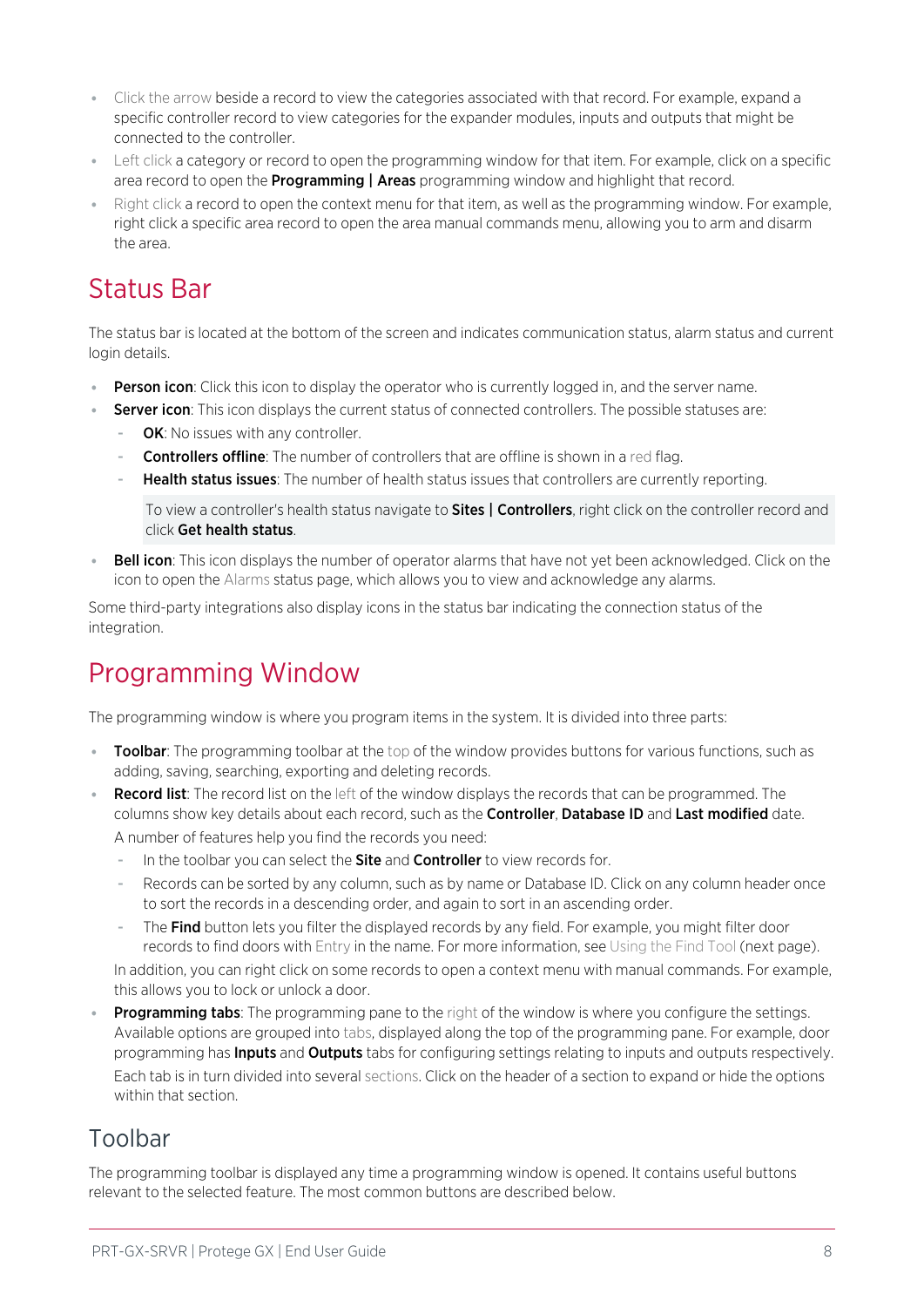| <b>Button</b>       | <b>Function</b>                                                                                                                                                                                                            |
|---------------------|----------------------------------------------------------------------------------------------------------------------------------------------------------------------------------------------------------------------------|
| Programming<br>mode | Select whether you are programming in local (this controller only) or global (cross controller)<br>mode. Only available for doors and programmable functions.                                                              |
| Controller          | Select the controller to display records for.                                                                                                                                                                              |
| Site                | Select the site to display records for.                                                                                                                                                                                    |
| Add                 | Create a new record with default settings.                                                                                                                                                                                 |
| Save                | Save any changes to the current record. After a record is saved, the changes may be<br>downloaded to the controller.                                                                                                       |
| Find                | Open the find tool to filter the record list. For more information, see Using the Find Tool<br>(below).                                                                                                                    |
| Refresh             | Refresh the current record to view any updates.                                                                                                                                                                            |
| Export              | Export the records displayed in the record list, including the information from specified<br>columns. You can export the data to a CSV file or to the clipboard.                                                           |
|                     | Copy the configuration from a specified record onto the current record.                                                                                                                                                    |
| Copy                | This function does not create a copy of the currently selected record. Instead, it overwrites the<br>currently selected record with settings from another record.                                                          |
| Delete              | Delete the record from the programming database. This will also delete any records that are<br>dependent on this record. For example, if you delete an input expander, the inputs connected<br>to it will also be deleted. |
| Breakout            | Open the current programming window in a new breakout window. For more information, see<br>Opening Multiple Windows (next page).                                                                                           |

### <span id="page-8-0"></span>Selecting Multiple Records

In Protege GX you can select multiple records from the record list. This makes it convenient to apply programming changes to a number of records simultaneously.

- To select multiple records in a continuous span, click on the first record you wish to select, then hold Shift and click on the final record in the span.
- To select multiple discontinuous records, click on the first record you wish to select, then hold Control and click on each additional record to include.
- To select all records in the record list, press **Control + A**.

Once you have selected multiple records you can program all of them collectively. For example, you might want to set the same schedule on a number of access levels. Use **Control + Click** to select the required access levels, then set the **Operating schedule** and click **Save**.

<span id="page-8-1"></span>You can also export selected records. Click Export in the toolbar and set the Export type to Selected records.

### Using the Find Tool

The find tool provides a convenient method for locating records from a list. It works by filtering the record list to include only records with specified field properties. For example, you might want to find all users with a specific access level assigned, or all doors with a certain feature enabled.

Effective use of the find tool is vital for managing large Protege GX systems. To use the find tool:

- 1. Navigate to the relevant programming window and click the Find button in the toolbar. The find tool opens.
- 2. Select the Field you will use to filter the record list. For example, in user programming you might filter based on the Last name, Record group or Access level.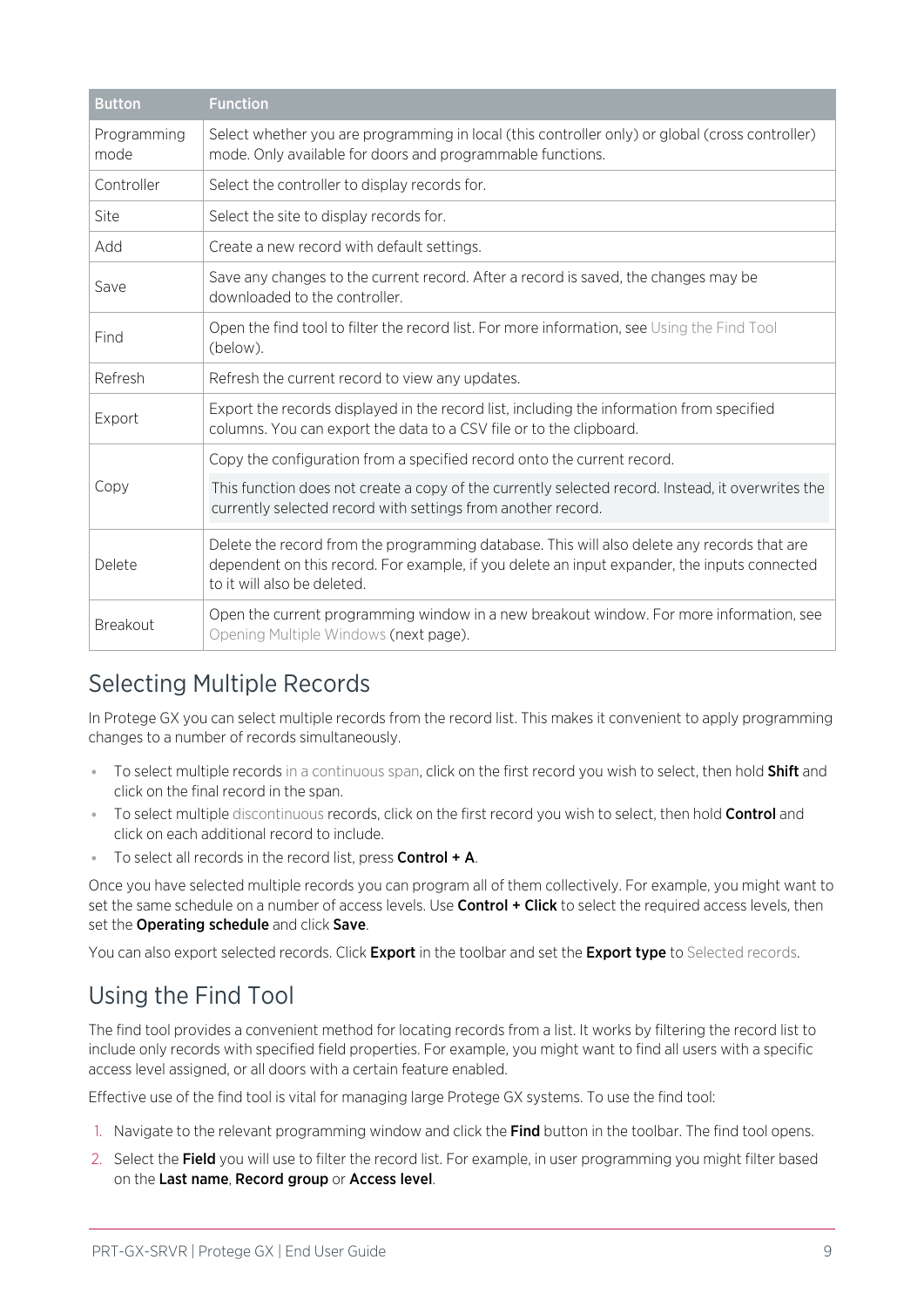- 3. In the Values section, set the terms of the filter. The values available depend on the type of field selected:
	- For text fields you can either include or exclude a segment of text (Label).
	- For dropdown fields you can choose which options will be included or excluded by the filter.
	- For checkbox fields you can filter for either **Active** (checkbox enabled) or **Inactive** (checkbox disabled).
	- For numeric fields you can set minimum and maximum values, and either include or exclude records within that range.

You may need to expand the window by clicking and dragging from the bottom right corner.

- 4. Click OK. The record list will now display all records which match the criteria you entered.
- <span id="page-9-0"></span>5. To clear the filter and view all records, click **Refresh** in the toolbar.

#### Opening Multiple Windows

Protege GX provides the ability to view and work on multiple application windows (breakout windows) on a single client login. This allows you to program efficiently, as well as view multiple graphical floor plans or status pages at once when monitoring a building.

Breakout windows include the toolbar, record list and programming tabs, but do not include the main menu. Therefore, you can view and program records in breakout windows, but only navigate in the main window.

#### Breakout Button

The **Breakout** button on the toolbar opens a new breakout window containing the programming page you are currently viewing. This allows you to keep the current window open while navigating to a new programming page.

This feature is especially useful for monitoring the system using status pages or floor plans. Open the desired status page or floor plan, then click **Breakout** to open it in a new window. You can place one or more breakout windows on a second monitor to keep an eye on the entire system at once.

#### Ellipsis Button

Many fields in Protege GX programming windows provide an **ellipsis button [...]** to the right of the field. Clicking the ellipsis button opens a new breakout window containing the records that can be programmed in that field. This is convenient for editing or creating related records as you work.

For example, when programming an access level you may need to create a new schedule. Click the ellipsis [...] to the right of the **Operating schedule** field. The schedule programming opens in a breakout window, allowing you to program and save the new schedule. You can then close the breakout window and immediately set the **Operating** schedule in the access level programming.

# <span id="page-9-1"></span>History, Usage and Events Tabs

The History, Usage and Events tabs are available on most programming pages in the system. They help you keep track of important features and activity for each individual record.

- History tab: Shows the audit history of the record, allowing you to view when the record was created and modified, and by which operators. Each time the record is saved the change details are saved to this tab. To view the full information on what has been changed, highlight an entry in the history list and click Details.
- Usage tab: Shows where the record is currently being used in the software. For example, for a door record you might be able to see where the door is used in door groups, access levels and programmable functions. This is useful for determining which other records will be affected if you make a modification to the record. It is recommended that you check this tab before you delete a record, to ensure that it is not being used anywhere else in the system.
- Events tab: Shows recent events associated with the record. For example, for a door record you would see the most recent access granted, door opened and door forced events.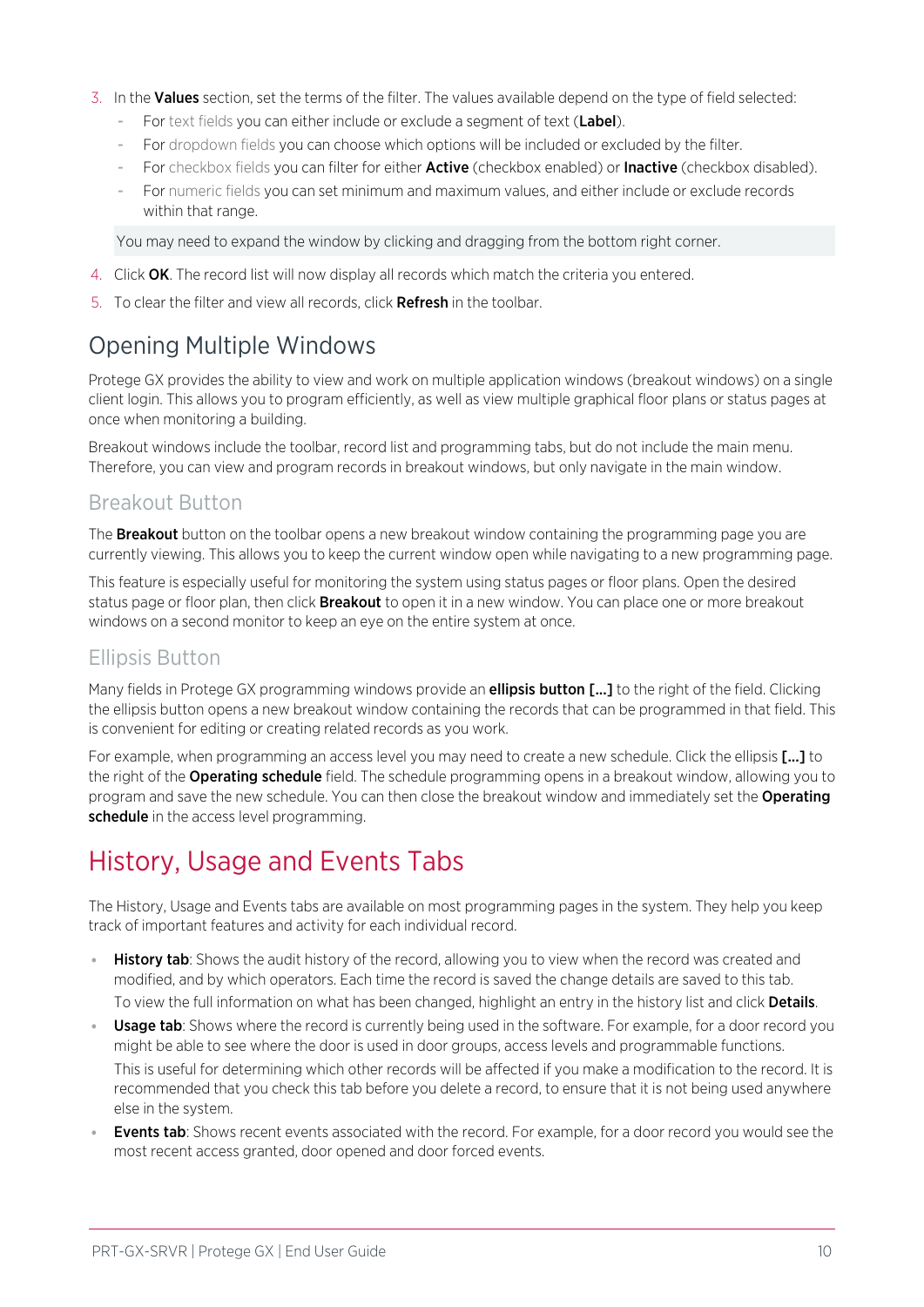Click Load events to load the events. The Run as report button opens a breakout window containing an event report for that record, which can be exported, printed or emailed as required. Alternatively, use the Copy to clipboard button to copy the events so you can paste them into a CSV file.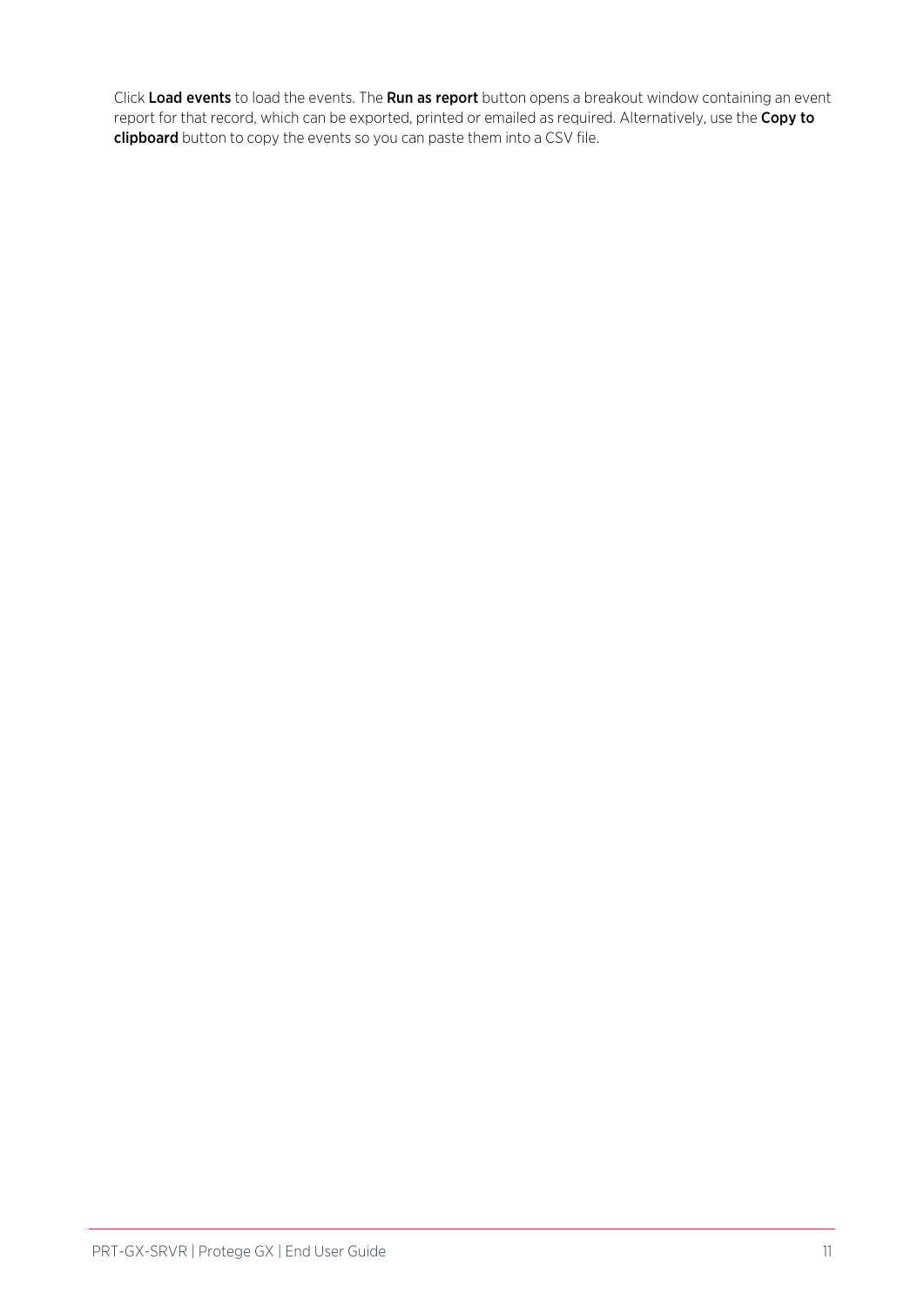# <span id="page-11-0"></span>Managing Users

A user is a person that requires access to the facility being controlled by the system. Each user has unique credentials, such as access cards and PIN codes, which they can use to unlock doors and disarm the alarm system.

Access levels are used to control what users can do, where they can go, and when they can do these things.

<span id="page-11-1"></span>There are several methods for creating users. This guide describes the steps for adding users from the Users menu. For instructions on using alternative methods, talk to your installer.

# Adding a User

- 1. Navigate to Users | Users, then click Add.
- 2. Enter a **First Name** and **Last Name** for the user.
- 3. Enter a PIN Code. This is the number the user must enter when logging in to a keypad or accessing a door that requires PIN credentials.
- 4. Enter the user's credential(s) by typing the relevant facility and card numbers into the available fields. Each user can have up to 8 card numbers assigned. Multiple card numbers allow the same user to have multiple credentials (such as cards, fobs, mobile credentials and wireless remotes), without the need to program duplicate user records.
- 5. Select the **Access Levels** tab to add the required access level(s) to the user. When the user performs an action, the system checks the access level(s) to ensure the user has the relevant permissions to perform the requested action.

For more [information,](#page-11-3) see Creating an Access Level (below).

- 6. Click Add, select the relevant access level(s), and click OK.
- <span id="page-11-2"></span>7. Click the **Save** button in the toolbar to save the new user. Now the user can use their assigned credentials and PIN to gain access to doors, and arm and disarm the system from a keypad.

## Setting Start and Expiry Dates (Optional)

Each user can be assigned access for a defined period by checking the **Start** and/or **Expiry** options and setting a date and time.

This allows you to issue and send out cards prior to access being enabled, such as for employees who have not started yet. You can also set credentials to automatically expire, for example when a contractor is due to finish on a set date.

## <span id="page-11-3"></span>Creating an Access Level

- 1. Navigate to Users | Access Levels, then click Add.
- <span id="page-11-4"></span>2. Enter a **Name** for the access level and click **Save**.

#### Adding Doors to an Access Level

Doors and door groups define which doors a user has access to, and the schedule that determines when. Most likely your installer has already programmed the doors required for your site.

Door groups are typically used on sites that have a large number of controlled doors. For smaller sites, it is common to use individual doors. Depending on how your installer has set up your system, you may or may not have door groups.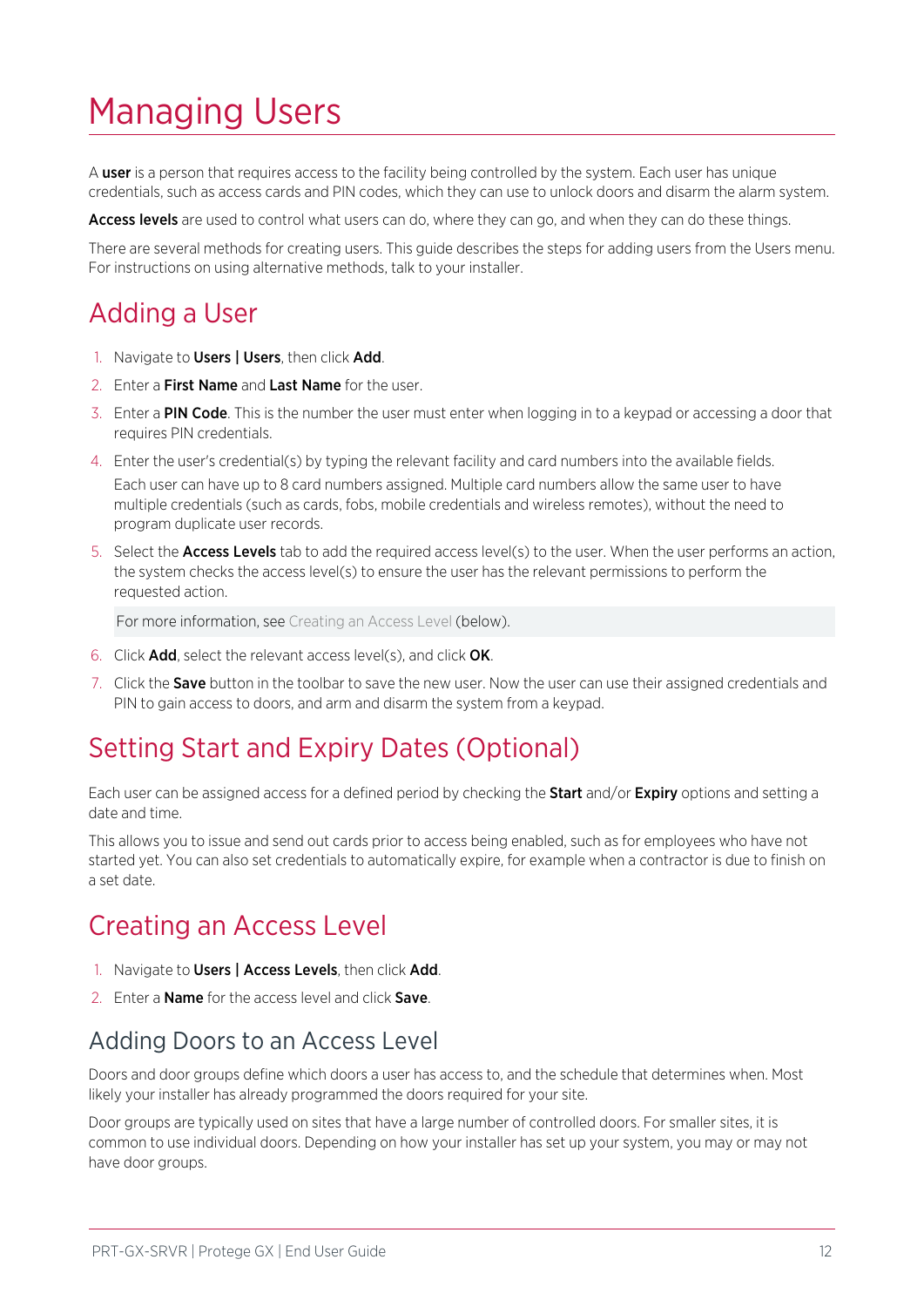#### To Add Doors to an Access Level:

- 1. Select the **Doors** or **Door Groups** tab and click **Add**.
- 2. Choose the relevant doors or door group and click OK.
- 3. Set the **Schedule** to be applied. By default, the schedule is set to Always, meaning access to the selected doors is permitted at all times. You can assign a schedule to restrict access to the door(s) to the period set in that schedule. For example, you may limit access to an office so it can only be entered during office hours.
- <span id="page-12-0"></span>4. Save your changes.

#### Adding Areas to an Access Level

Area groups are assigned to an access level and are used to control the areas that a user can arm and disarm.

To Add an Area Group to an Access Level:

1. Select the Arming Area Groups or Disarming Area Groups tab and click Add.

Note: If a user is allowed to disarm an area, they are also allowed to arm it.

- 2. Choose the relevant area group and click OK.
- 3. Set the **Schedule** to be used. By default, the schedule is set to Always, meaning users can arm/disarm areas within that group at all times. You can assign a schedule to restrict arming and disarming to the period set in the schedule. For example, you may not wish an employee to be able to disarm an area outside of their normal working hours.
- 4. Save your changes.

<span id="page-12-1"></span>For information on programming area groups, refer to the Protege GX Operator Reference Manual or ask your installer.

# Deleting Users

You can easily delete user records that are no longer required.

<span id="page-12-2"></span>Simply select the record(s) to be deleted, then click the **Delete** button on the toolbar.

# Disabling Users

The Disable User setting (found under the Options tab) removes access immediately while still retaining the user record and its details. This is ideal for removing access temporarily, such as when staff are away on extended leave, or removing access while still retaining the user information.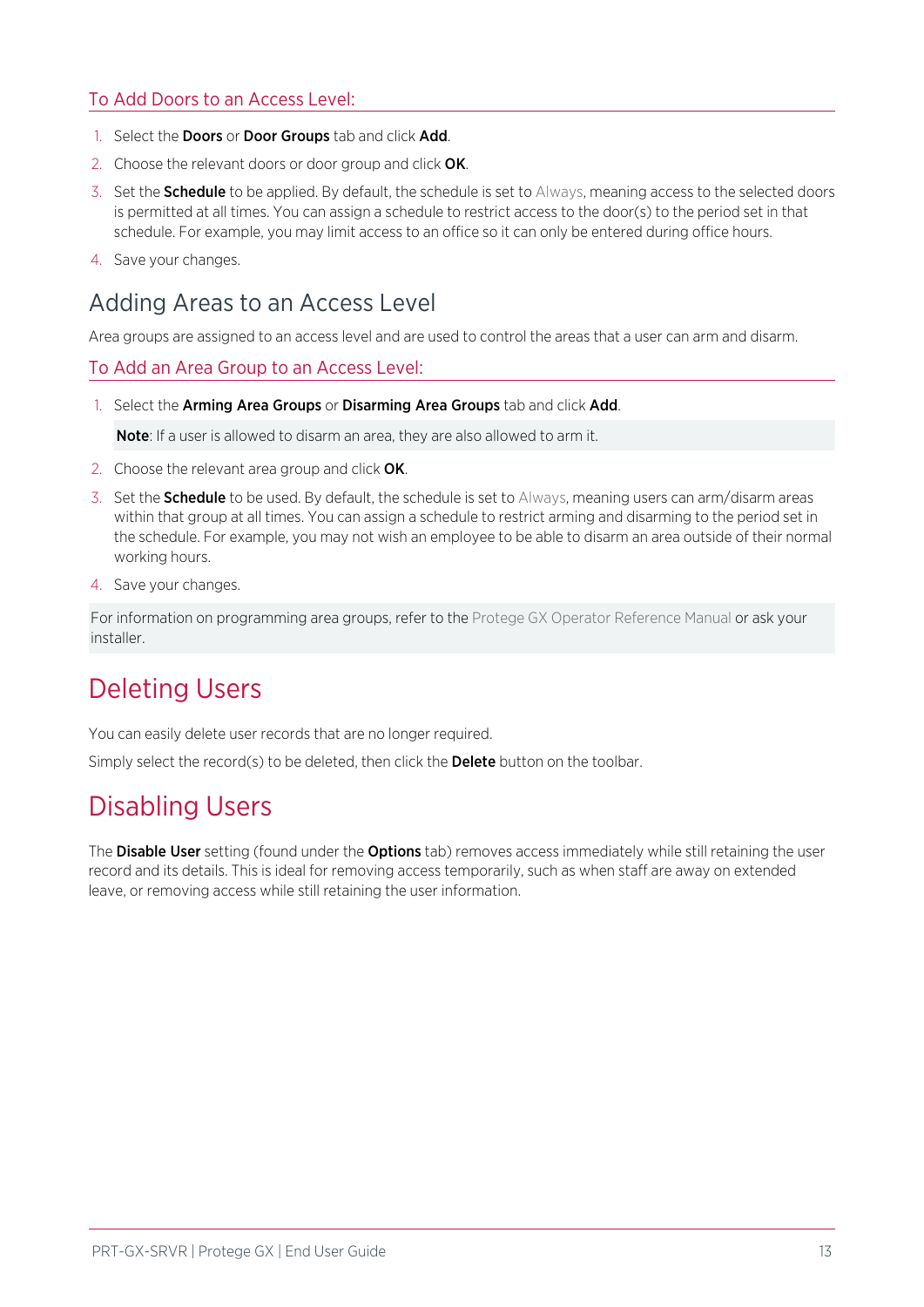# <span id="page-13-0"></span>Configuring Schedules and Holidays

Schedules are defined timeframes that enable a function or access level to operate only within certain specified periods. They can be used to control when a user can gain access, unlock doors automatically, arm or disarm areas at certain times, turn devices on and off or change the way they behave at certain times of day. Schedules are central to automating access control and intrusion detection within the Protege system.

As schedules are commonly used to control access or secure areas it is a common requirement to have the schedule behave differently on a holiday. This is achieved by adding holiday groups which are then used to prevent (or allow) periods within a schedule to function during the holiday duration.

Once a schedule is programmed it will always be either valid or invalid. When it becomes valid, items that are programmed to depend on that schedule become active. For example:

- . An access level will only grant access when its **operating schedule** is valid
- A door will unlock when its **unlock schedule** becomes valid
- **An output will turn on when its activation schedule** becomes valid

<span id="page-13-1"></span>This section provides some useful programming tips for programming schedules effectively.

# Creating Holiday Groups

Before creating a schedule, it is convenient to program one or more holiday groups that apply to it. These should include national, local and other holidays which might cause your site to operate differently - for example, a retail business might have shorter (or longer) hours on a public holiday.

There is no need to program weekends as holiday groups.

- 1. Navigate to **Sites | Holiday Groups** and click **Add**.
- 2. Enter a **Name** for the holiday group.

Select the **Holidays** tab and **Add** holidays to the group.

- Enable the Repeat option for holidays that occur on the same day every year.
- For holiday periods that span multiple days (such as Christmas Day and Boxing Day), define the start (first day) and end (last day) dates.
- For holidays that fall on a different day each year (such as Easter), these need to be programmed for each annual occurrence as the dates do not repeat. However, by adding multiple entries you can program many years in advance.
- <span id="page-13-2"></span>3. Click Save. Once you have programmed your holiday group(s), they can be applied to your schedules.

# Creating and Editing Schedules

- 1. Navigate to Sites | Schedules.
- 2. Click **Add** and enter a **Name** for the schedule, or select the schedule that you wish to edit.
- 3. Each schedule has multiple periods that can be programmed, which can be used for different days of the week or holidays. For each period, enter the start and end times that you wish the schedule to operate, and tick the boxes for the required days of the week.

For more [information,](#page-14-2) see Schedules and Multiple Time Spans (next page).

Note how the Graphics View updates to show when the schedule will be valid.

4. For each period, select the **Holiday Mode** to define how the schedule will operate during a holiday period. Choose from: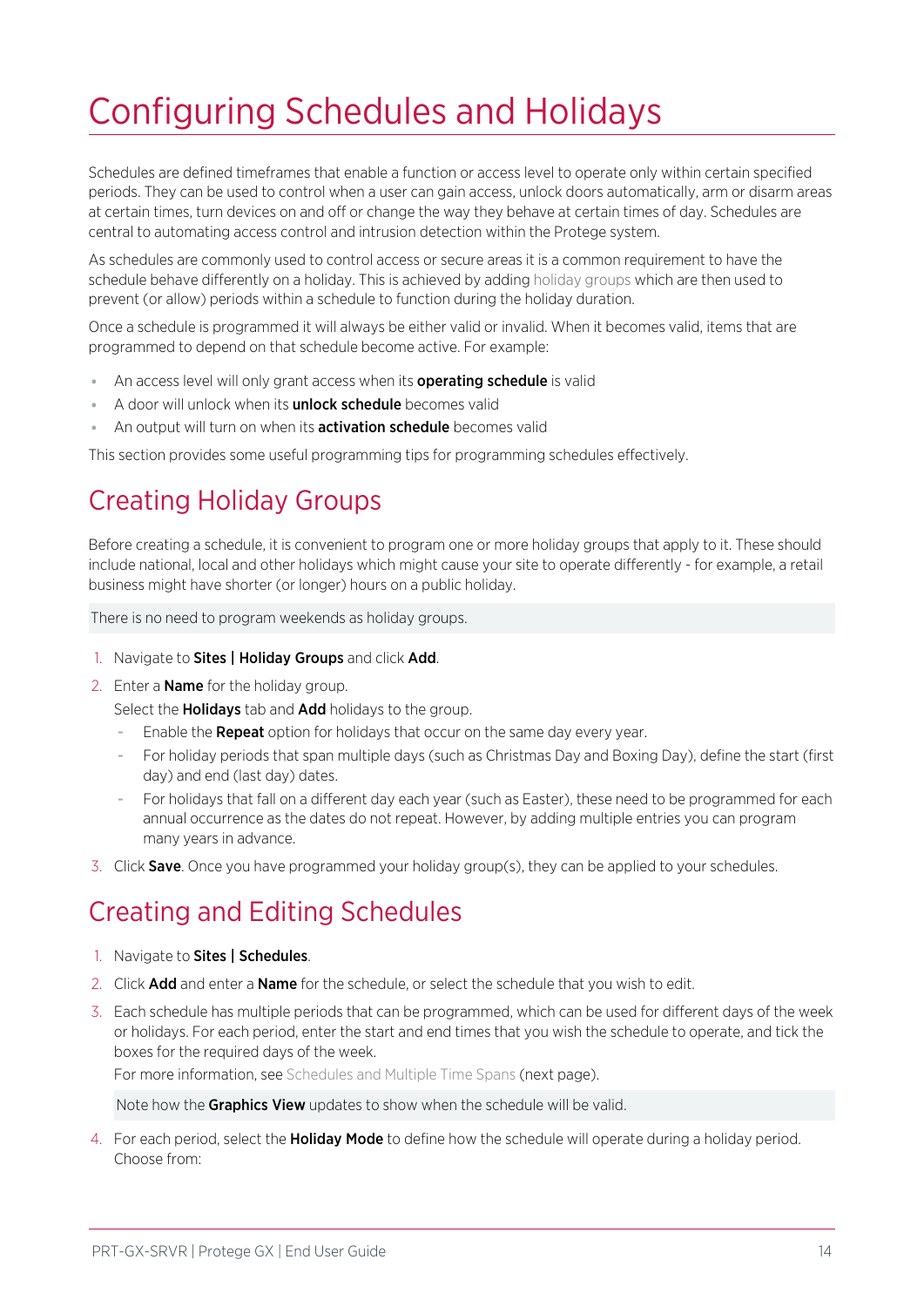- Disabled on Holiday: When selected, the period will not make the schedule valid on a holiday. In other words, if a door is programmed to unlock by this schedule, it will not unlock on a holiday when this option is selected. This is the default mode of operation for schedules
- **Enabled on Holiday**: When selected, the period will only ever make the schedule valid on a holiday. For example, a user might have different access hours on a holiday compared to a normal day.
- Ignore Holiday: When selected, the period will make the schedule valid regardless of whether the day is a holiday or not. For example, the manager might be able to access the building at all times, holiday or not.
- 5. Select the Holiday Groups tab. Click Add and select the holiday groups you wish to apply to the schedule.

This tells the schedule which days are holidays, but it does not tell the schedule what to do if it is a holiday. This is defined by the **Holiday Mode** above.

<span id="page-14-0"></span>6. Click Save to finish creating your schedule.

#### Using a Schedule to Automatically Unlock a Door

Assigning an unlock schedule to a door will determine when that door will unlock. For example, if you have an office entry door that you need to unlock at 8am and lock again at 5pm, you would create a schedule for the opening hours, then assign that schedule to the door.

- 1. Navigate to **Programming | Doors**.
- 2. Choose the door you wish to control and set the **Unlock Schedule**.
- 3. Save your changes.

In many cases, you'll also need to prevent the door from unlocking if nobody turns up for work. A simple way to achieve this is using the Schedule Operates Late to Open feature.

4. Select the **Options** tab and enable the **Schedule Operates Late to Open** option and save your changes.

This prevents the door from unlocking until the first user accesses the door.

There are many other door options that can be programmed, but these are outside the scope of this guide. For further assistance, and before making changes, we recommend you talk to your installer.

## <span id="page-14-1"></span>Using a Schedule to Control User Access

Schedules are used to control **when** a user can do something. Assigning an operating schedule to an access level determines when the access level is valid and when users can access the options programmed within the access level.

- 1. Navigate to Users | Access Levels.
- 2. Select the access level you wish to add the schedule to, and set the Operating Schedule.
- 3. Save your changes.

You can also assign a schedule to the doors within an access level (see [page 12\)](#page-11-4) to restrict access to the hours defined, and/or to the area groups to restrict arming/disarming to a specific period. This provides more flexibility by allowing you to define access at a more granular level. For example, you may wish to restrict access to one group of doors to scheduled office hours, but permit access to another group outside these hours.

<span id="page-14-2"></span>There are many other uses for schedules. For further assistance, we recommend you talk to your installer.

## Schedules and Multiple Time Spans

There may be times when schedules need to turn on and off more than once, or at different times on different days. Each schedule has 8 periods to allow for these scenarios.

Below are some examples of when you might use this.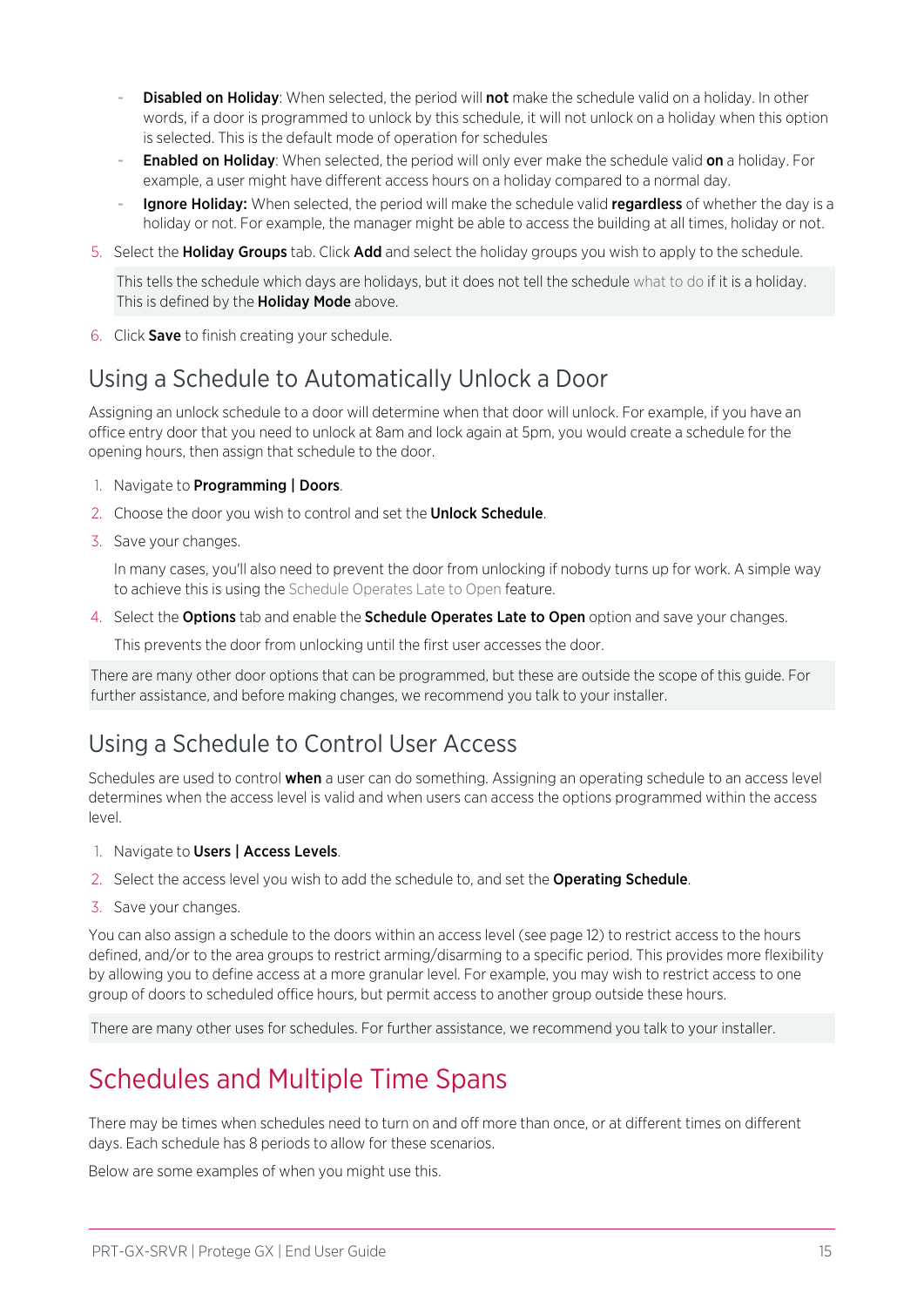### <span id="page-15-0"></span>Different Hours for Weekends

Premises may need to open for shorter (or longer) hours on a weekend.

<span id="page-15-1"></span>To set this up, simply add a second period with shorter hours and select the relevant day(s).

### Different Hours on a Holiday

In some installations, especially retail, a schedule must still operate on a holiday but may do so for shorter or longer hours.

<span id="page-15-2"></span>To set this up, simply set up another period with the required days and times, and set the **Holiday mode** to Enabled on holiday.

### Multiple Periods in a Single Day

Sometimes multiple periods are required in a single day. Consider a movie theater where there are multiple session times, so the doors must be unlocked during certain periods.

<span id="page-15-3"></span>Set as many separate periods for the same day(s) as required.

#### Overlapping Periods

<span id="page-15-4"></span>Where periods overlap, the schedule will take the sum of all periods.

#### Overnight Schedules

Where a schedule is required to operate overnight, enter a start time, but leave the end time as 12:00 AM. This results in the period being valid from the start time until midnight.

Now program a second period to start at midnight and continue until the end of the shift. By extending the days that the period is valid, we can create an overnight Monday to Friday shift.

<span id="page-15-5"></span>The graphics view is useful for providing a visual representation of when the schedule is valid.

# Rules for Schedules and Holidays

If you program times and days into a schedule but don't do anything else, the schedule will **always** operate.

For a holiday to prevent the schedule from becoming valid, the following must have been programmed:

- 1. The holiday must be programmed in a holiday group.
- 2. That holiday group must be applied to the schedule in the **Holiday groups** tab.
- 3. The **Holiday mode** for the schedule period must be set to Disabled on holiday.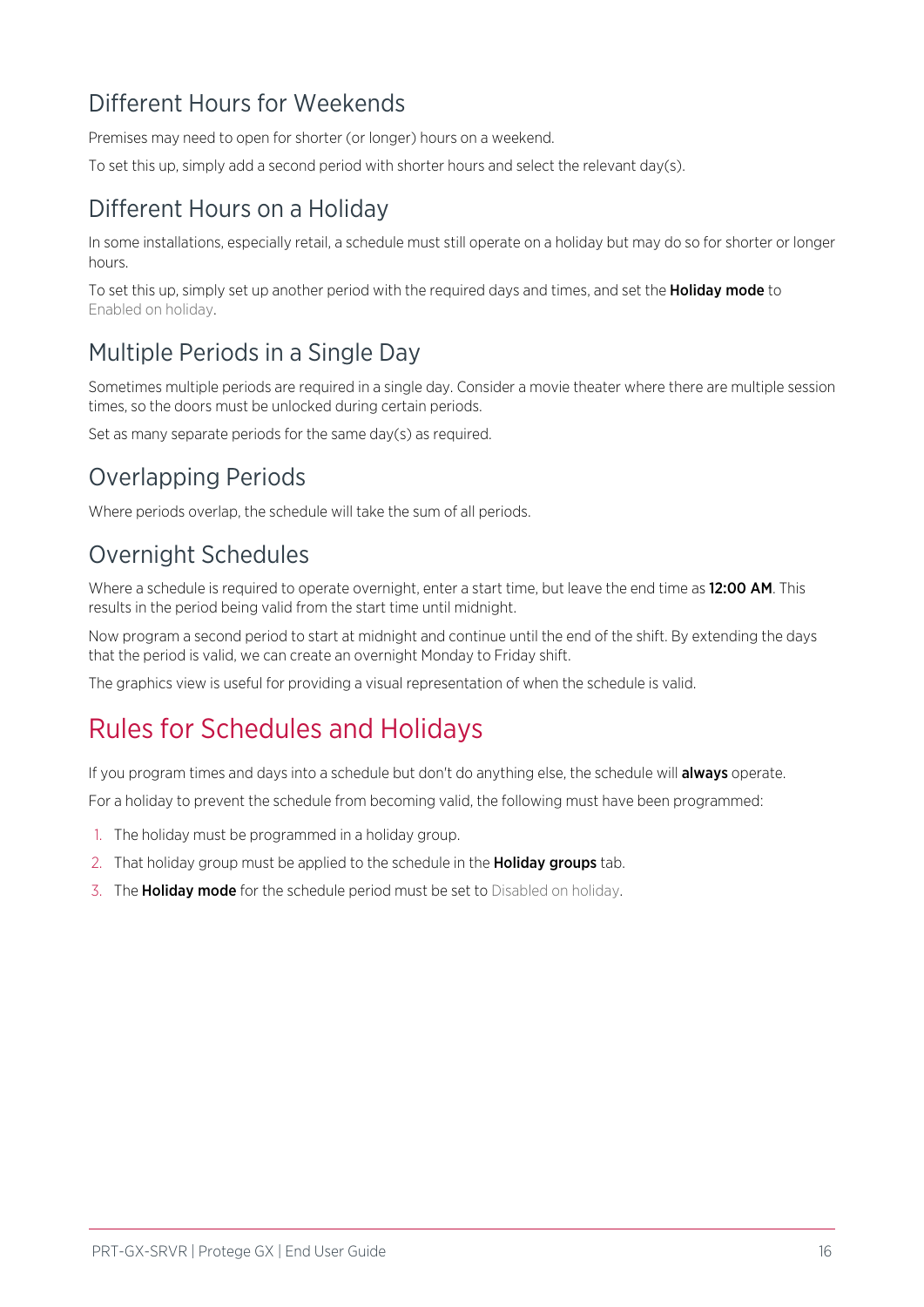# <span id="page-16-0"></span>Working with Reports

Use the Reports menu to view a range of system reports.

Powerful filtering and flexible reporting options are standard within the Protege GX application, enabling you to easily obtain detailed and relevant event and user information. All reports allow the information returned to be further filtered, sorted, printed, emailed, and exported to a range of file formats.

## <span id="page-16-1"></span>Event Reports

Event reports enable an operator to view what is happening within the system with ease. Events are categorized for easy identification and details can be readily accessed.

By default, there are three preconfigured event reports already set up:

- All Events
- ⦁ All Alarms
- ⦁ All Acknowledged Alarms

<span id="page-16-2"></span>Your system administrator may have created custom reports for your specific site.

#### Viewing an Event Report

- 1. Navigate to Reports | Event.
- 2. Select an event report to run from the list available and click Execute.
- 3. Enter details of the period you want to list events for and click Ok.

A list of events is returned and displayed in a list spanning from the latest event to the oldest.

- 4. This list can be sorted and filtered to display a subset of events rather than showing them all at once. You can also adjust the list to show and hide certain columns, or to resize the columns that are displayed:
	- **Resize columns** by hovering your mouse over the edge of the column header until it forms a doubleheaded arrow then dragging the column to the required size. You can also use the right click menu to automatically resize your columns for the best fit.
	- **Reorder columns** by dragging and dropping a column header to a new position in the grid.
	- **Remove columns** by dragging them down from the column header section into the list. When a red delete icon appears over the column header, release the mouse to remove the column.
- 5. If more than 200 events are returned, use the **Previous** and **Next** buttons to navigate between results that span multiple pages.
- 6. Use the Print button to open the print preview window where you can print, export, or email the results.
- <span id="page-16-3"></span>7. Use the grid view to further sort, group, and filter the results that are displayed.

## Event Search

The event search provides a simple way of viewing what is happening in the system.

An event search generates a 'one-off' temporary report that can be printed or exported but cannot be saved.

- 1. Navigate to Events | Event Search.
- 2. Select the time period you wish to include events from.
	- Choose a period from the available list or enter a specific start date and time.
	- If required, select a specific end date and time.
- 3. You can choose to **Include All Event Types** or disable this option and select specific event types.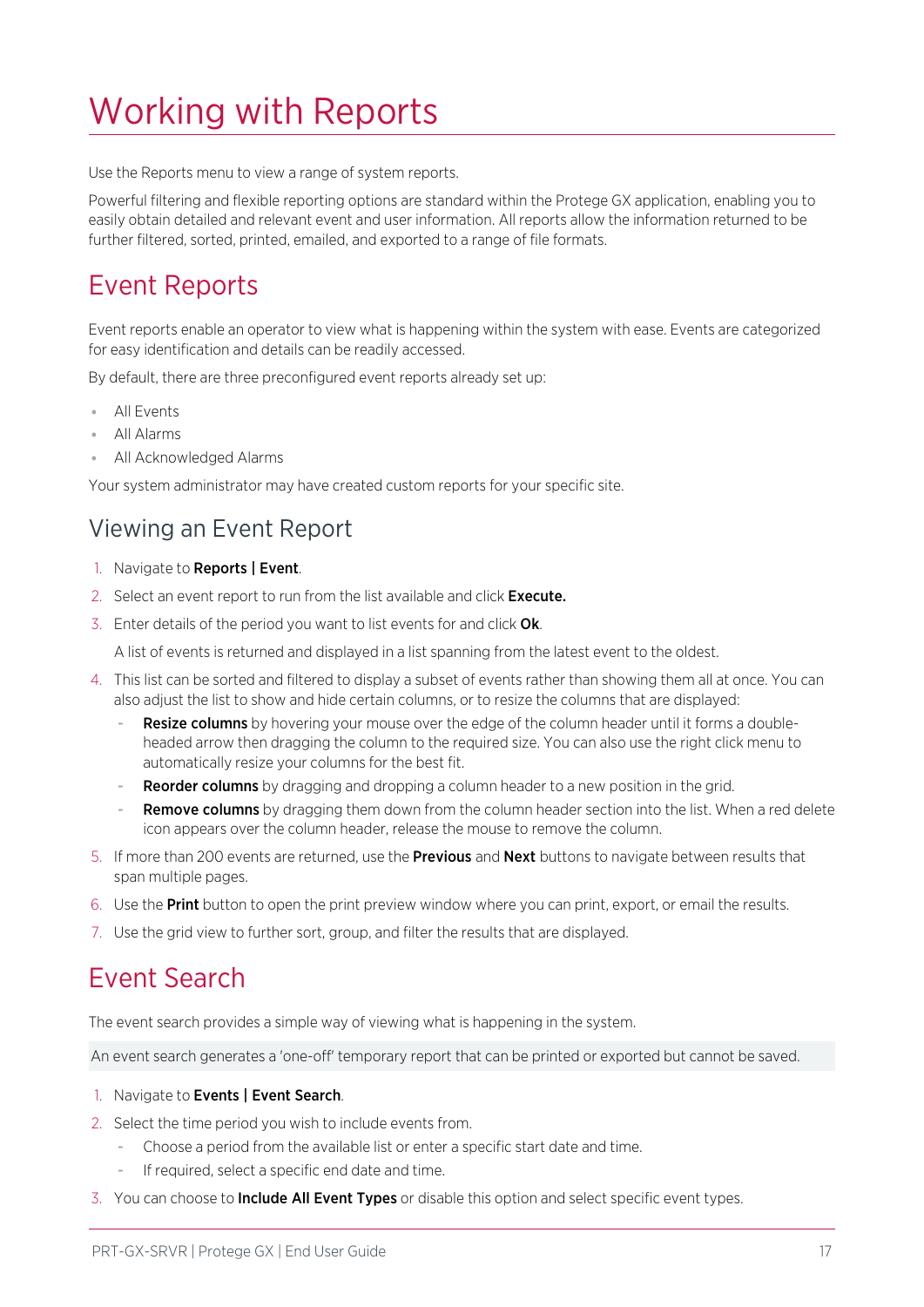- 4. If the option to **Include All Event Types** has been disabled, you will need to define the event types to include.
	- Click Add to open the Select Event Types window.
	- Select the relevant event type(s) and click  $Ok$ .
- 5. Click the **Records** tab to create up to two (optional) record filters that enable you to further restrict the results returned.
- 6. Click Add to open the Select Devices window.
	- Select the Device Type and Controller, then select the Devices from those available.
	- Repeat to create a second record filter if required.
- 7. Click Find to start the search.
- 8. A temporary report is generated and displayed in a separate window. You can adjust the list to resize or reorder the columns that are displayed:
	- **Resize columns** by hovering your mouse over the edge of the column header until it forms a doubleheaded arrow then dragging the column to the required size. You can also use the right click menu to automatically resize your columns for the best fit.
	- **Reorder columns** by dragging and dropping a column header to a new position in the grid.
	- **Remove columns** by dragging them down from the column header section into the list. When a red delete icon appears over the column header, release the mouse to remove the column.
- 9. If more than 200 events are returned, use the **Previous** and **Next** buttons to navigate between results that span multiple pages.
- 10. Use the **Print** button to open the print preview window where you can print, export, or email the results.
- <span id="page-17-0"></span>11. Use the grid view to further sort, group, and filter the results that are displayed.

# Creating a User Report

User reports contain detailed information about the users in your system. By creating user reports for the information you need, you can quickly identify important details such as which users have access to selected doors, have triggered defined events, or have cards due to expire.

- 1. From the main menu, select Reports | Setup | User.
- 2. Click the **Add** button and enter a name for the report.
- 3. Select the Report Type to run from those listed. Choose from:
	- All Users
	- All Users who have Access to the selected Doors
	- All Users included in the following Access Levels
	- All Users by Events
	- All Users by Record Group
	- Users by Event Type/Doors
	- Cards About to Expire
	- Last Users through the Door(s)
	- All Users not in Events
	- All Current Visitors
	- All Overdue Visitors
	- All Visitors by Date
	- Recorded Modified History Report

As the report type is selected the screen is updated, enabling you to define the additional options relevant to that report type (such as doors, access levels, event types, and so on).

4. Enter any **Sorting** criteria you require: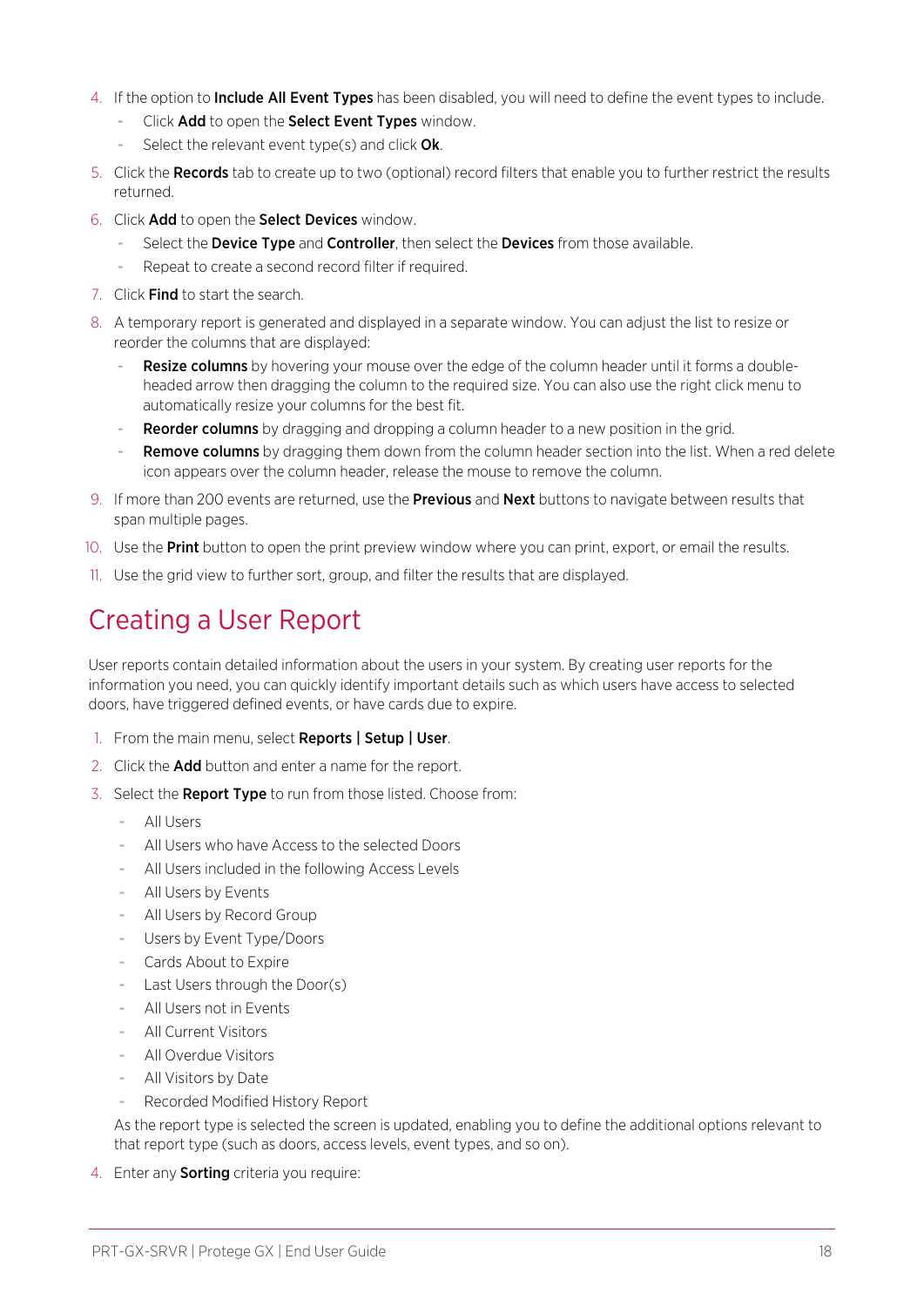- Sort Column: Determines which column the results will be sorted by.
- **Sort Direction**: Determines if the returned data is sorted in ascending or descending order.
- Group by: Groups the returned data by the column defined.
- 5. Click the **Columns** tab to choose the columns to include in the report. By default, only the last and first names are included.
- 6. Click Add to open the User Fields window. Select the columns to include then click OK.
- 7. The columns are added in alphabetical order. To change the order, select an item and use the Move Up and Move Down buttons until you have the sequence you require.
- 8. Click the Email tab to enter details of who and when the report should be emailed to.
- 9. **Operators**: Add the operator(s) to send the report to.
	- **Email Report**: Select to enable email. Note that the operator must have an email address defined under their operator settings and the SMTP server must be defined under the Global settings or the email will fail to send.
	- Report Format: Defines the format of the file format if the report that will be sent. Choose from PDF, CSV, Text, or XLS.
	- **Time**: Defines the time and day(s) that the report will be sent.
	- **Current Server Time:** Defines the current local time of the server or the current local time where the Protege GX services are running.
- <span id="page-18-0"></span>10. Click Save to save the report.

#### Running a User Report

- 1. Navigate to Reports | User.
- 2. Select a user report to run from the list available and click Execute.
- 3. A list of users is returned and displayed using the grid view.

You can adjust the list to show and hide certain columns, or to resize the columns that are displayed:

- **Resize columns** by hovering your mouse over the edge of the column header until it forms a doubleheaded arrow then dragging the column to the required size. You can also use the right click menu to automatically resize your columns for the best fit.
- Reorder columns by dragging and dropping a column header to a new position in the grid.
- **Remove columns** by dragging them down from the column header section into the list. When a red delete icon appears over the column header, release the mouse to remove the column.
- 4. Use the **Print** button to open the Print Preview window where you can print, export, or email the results.
- <span id="page-18-1"></span>5. Use the Grid View to further sort, group, and filter the results that are displayed.

# Print Preview Window

Once you have generated a report, use the **Print** button in the toolbar to open the Print Preview window. This window will only display results that are currently visible in the report, so you can filter, group and order as required and then easily export the results.

The print preview will only display the current 'page' of the report (i.e. 200 results). Multiple exports may be required for large reports.

Use the options on the toolbar to preview, print, export and/or email the results.

| <b>Button</b> | <b>Function</b>                                                                      |
|---------------|--------------------------------------------------------------------------------------|
| Search        | Opens a basic find tool, allowing you to search the preview file for specific terms. |
| Open          | Allows you to open a previously saved report preview file (.prnx format).            |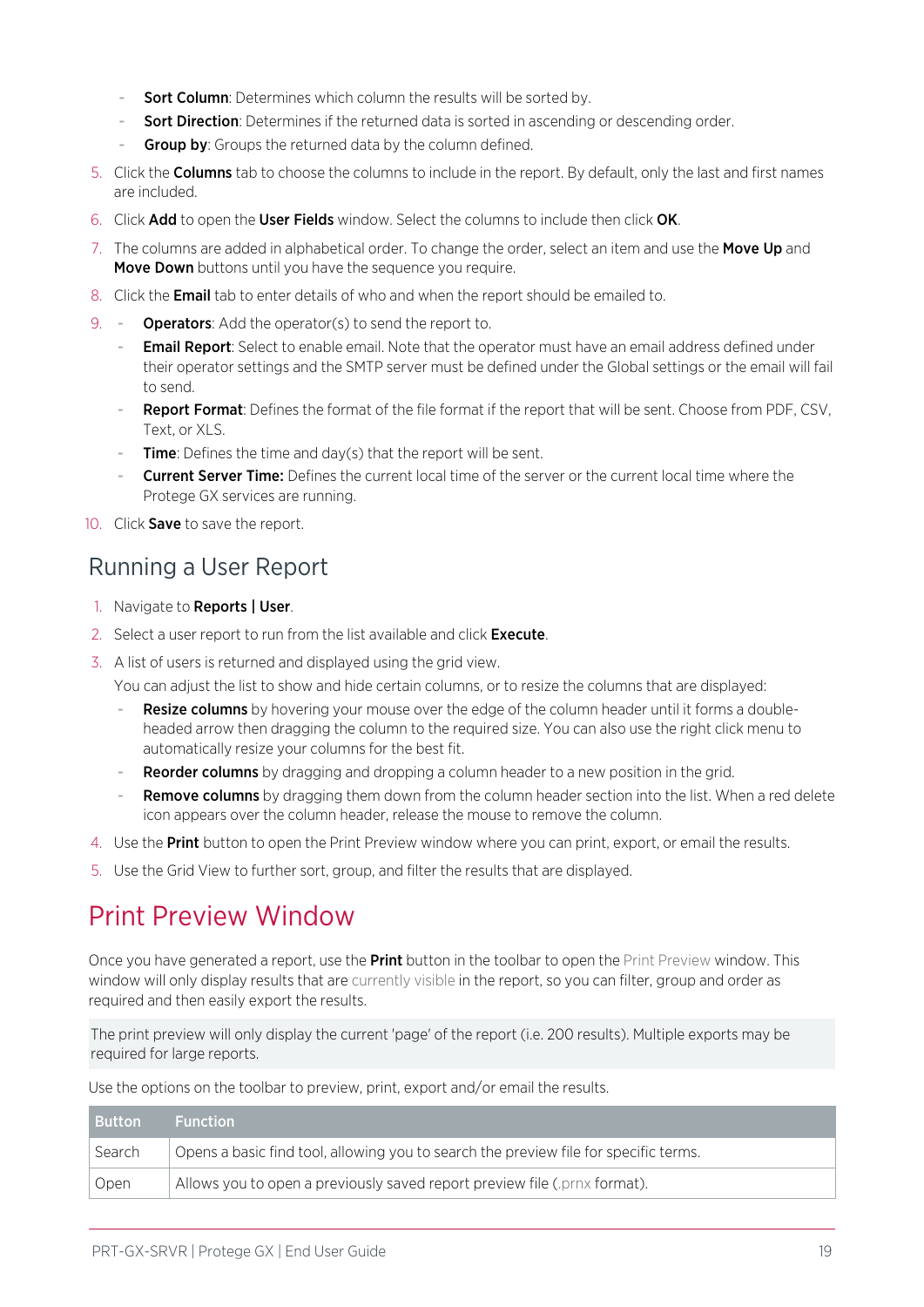| <b>Button</b>     | <b>Function</b>                                                                                                                                                                                                                                                                                                                     |
|-------------------|-------------------------------------------------------------------------------------------------------------------------------------------------------------------------------------------------------------------------------------------------------------------------------------------------------------------------------------|
| Save              | Saves the current report preview file in .prnx format to temporarily store reports to open again<br>within Protege GX. To export a report in a more widely used format use the <b>Export</b> option.                                                                                                                                |
| Print             | Opens a print dialogue, allowing you to select a printer, printing preferences, page range and<br>number of copies before printing.                                                                                                                                                                                                 |
| Quick<br>print    | Prints the report to your default printer with default settings.                                                                                                                                                                                                                                                                    |
| Page<br>setup     | Displays the page setup dialog, where you can specify printer settings such as paper size, page<br>orientation and margins.                                                                                                                                                                                                         |
| Scale             | Scales the content of the report on the page. This allows you to scale the width of the report to a<br>number of pages. For example, a scale of 100% means that the width of the report spans a single<br>page. With a scale of 200% the report will be scaled up to span two pages wide.                                           |
| Zoom out          | Zooms out one step.                                                                                                                                                                                                                                                                                                                 |
| Zoom              | Changes the zoom level to one of the predefined sizes.                                                                                                                                                                                                                                                                              |
| Zoom in           | Zooms in one step.                                                                                                                                                                                                                                                                                                                  |
| First page        | Skips to the first page of the report.                                                                                                                                                                                                                                                                                              |
| Previous<br>page  | Navigates back one page in the report.                                                                                                                                                                                                                                                                                              |
| Next page         | Navigates forward one page in the report.                                                                                                                                                                                                                                                                                           |
| Last page         | Skips to the last page of the report.                                                                                                                                                                                                                                                                                               |
| Export            | Exports the report to one of a number of available formats: PDF, HTML, MHT, RTF, XLS, XLSX, CSV,<br>Text, Image or XPS. The main button automatically exports to PDF; you can click the arrow to the<br>right of the button to select a different format. Each format requires you to configure options<br>specific to that format. |
|                   | Ticking the Open after export box at the top of the window will cause the exported file to open<br>when the export is complete.                                                                                                                                                                                                     |
|                   | You can also set up a regular file export of specific reports in the Reports   Setup programming.                                                                                                                                                                                                                                   |
| Send via<br>email | Saves the report in a specified format, then opens a new message with the report attached using<br>your computer's default email program.<br>You can also set up a regular email export of specific reports in the Reports   Setup programming.                                                                                     |
|                   |                                                                                                                                                                                                                                                                                                                                     |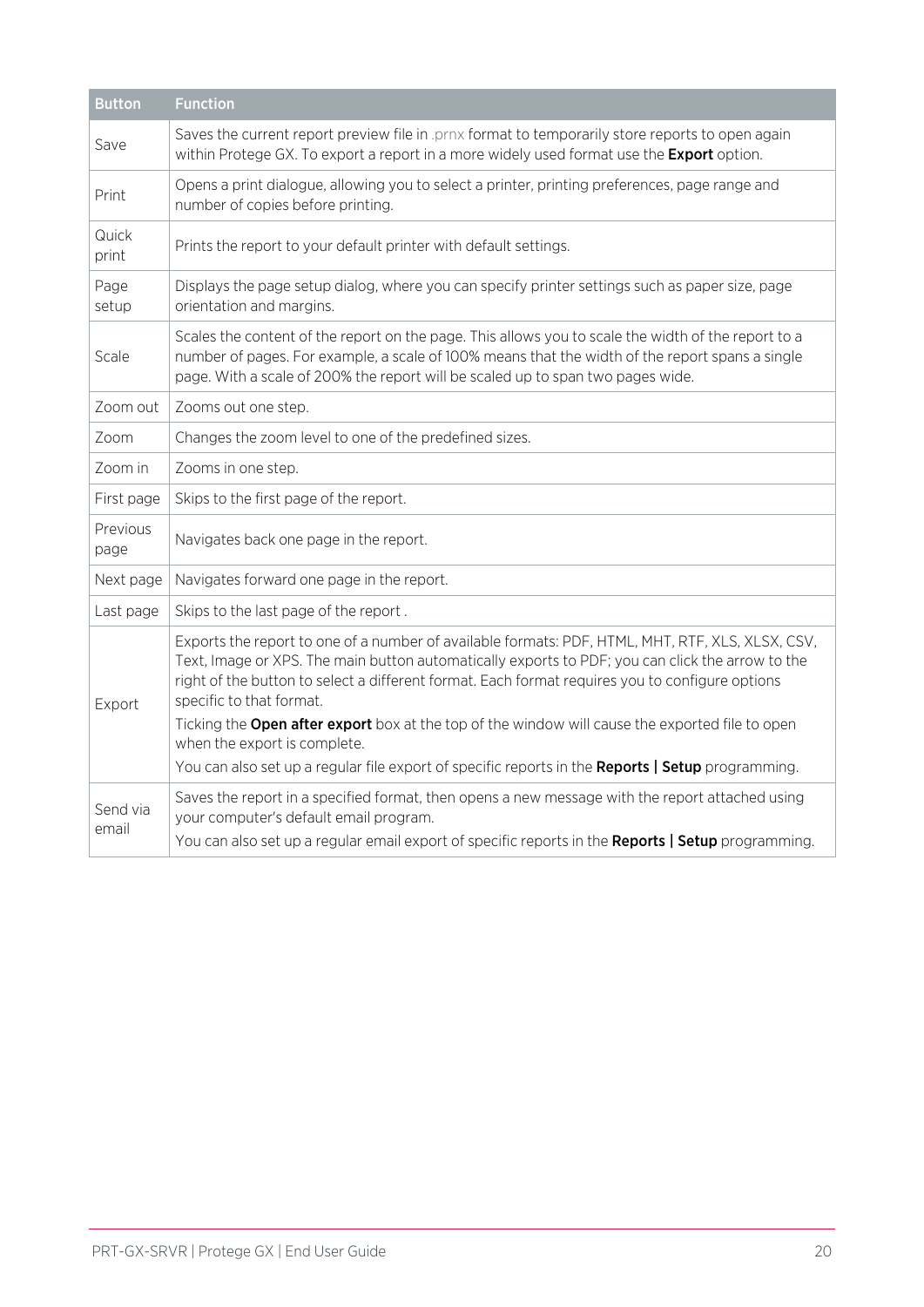# <span id="page-20-0"></span>Monitoring Menu

<span id="page-20-1"></span>Functions for monitoring your site are found here. From this menu you can create and view floor plans and status pages, create status lists and web links, and configure standalone cameras and DVR integrations.

## Status Page View

Status pages provide an intuitive and efficient overview of your system and each page is fully customizable to include the information you want, with content relevant to your site. A status page can include devices as such as doors, areas, inputs and outputs, live event lists, camera feeds and floor plans.

#### To View a Status Page

- 1. From the main menu, select Monitoring | Status Page View.
- 2. The default status page is shown. Select an alternative status page from the dropdown list if required.
- 3. The screen updates automatically to display the page selected.
- <span id="page-20-2"></span>4. Right clicking a device such as a door or area on the status page opens a menu where you can manually control the device. For example, you can use this to unlock a door, activate an input or arm an area.

## Floor Plan View

Floor plans enable you to view and control doors, outputs, inputs, cameras, areas, trouble inputs, elevators and variables from a floor plan in real time. Objects on a floor plan are updated dynamically both on the graphical display and in the status pane to the right of the floor plan.

#### To View a Floor Plan

- 1. Navigate to Monitoring | Floor Plan View.
- 2. The default floor plan is shown. Select an alternative floor plan from the dropdown list if required.
- 3. The floor plan consists of the following components:
	- A graphical representation of the floor plan.
	- A status list that dynamically updates to display the real time status of the devices used on the floor plan.
	- An event window displaying a list of floor plan events, and optionally other custom event tabs.
- 4. Right-clicking a device from the floor plan opens a menu where you can manually control the device by selecting the required action from the menu.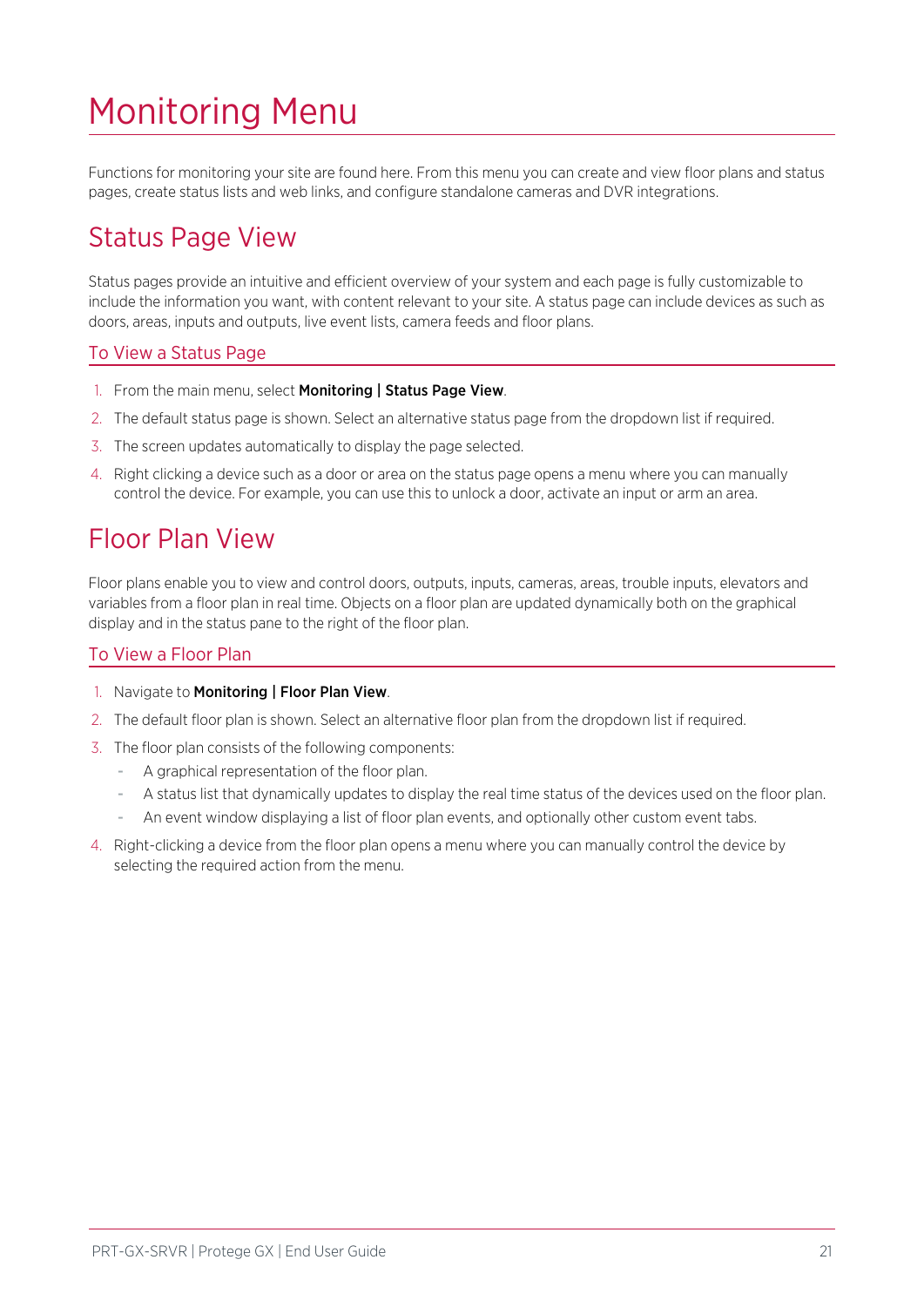# <span id="page-21-0"></span>Using a Keypad to Arm/Disarm your System

Keypads are typically located near an entrance or door to allow areas within the system to be armed and disarmed.

The following instructions provide an overview of the keypad and how it is used to arm and disarm your system. There are a number of keypad features that are only available when the option has been enabled by your installer. Your installation company or security professional can provide you with further information on these features.

<span id="page-21-1"></span>For further information, see the user manual for your keypad model.

## Status Indicators

The keypad features three status indicator lights showing the condition of the Protege system.



#### Power Indicator

When the power indicator on, the system is powered and operating normally. If there is a complete power failure this indicator will be **off**.

#### Armed / Alarm Indicator

When the armed/alarm indicator is *flashing* the system is in alarm and you need to enter your user code to silence the alarm. When on, the system is armed.

This indicator is programmable and may not function as described here. Verify the operation with your installation company or security professional.

#### Disarmed Indicator

When the disarmed indicator is on the system is disarmed. Alternatively, when the disarmed indicator is on the system may be ready to arm (all inputs are secure). Enter your user code to arm.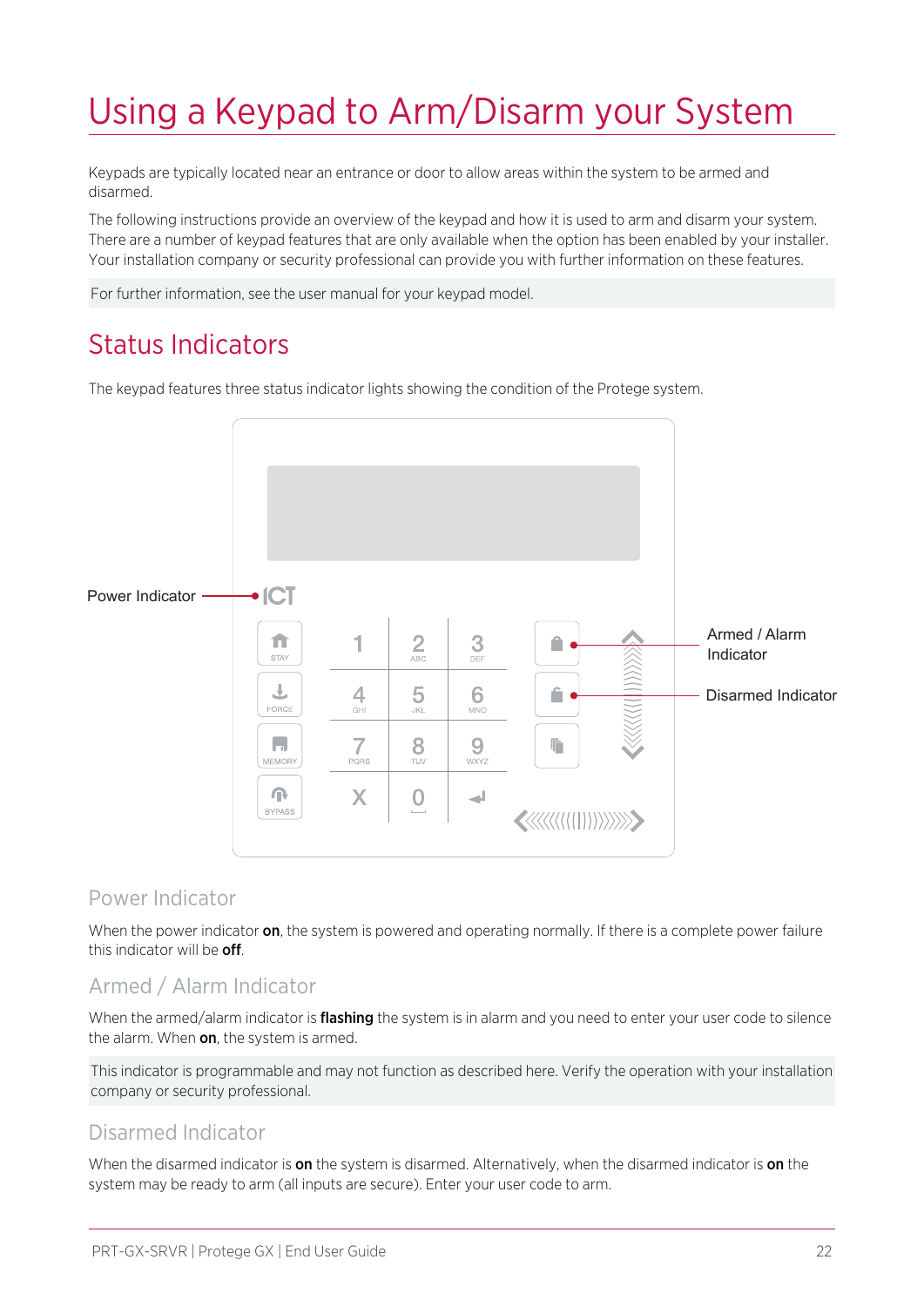This indicator is programmable and may not function as described here. Verify the operation with your installation company or security professional.

#### Confidentiality Mode

<span id="page-22-0"></span>Keypads include a confidentiality mode where all lights (Power, Disarm, Arm and LCD backlight) will turn off when the keypad is not in use. Confidentiality mode may be enabled by your installer.

# Audible Feedback

When a key is pressed, a short audible tone is generated. Other tones are generated when certain functions are performed.

#### Confirmation Tone

When an operation has been successfully completed, the keypad generates a sequence of four audible tones.

#### Rejection Tone

When the system times out or when an operation is incorrectly entered, they keypad generates an audible tone for three seconds.

If required, audible tones can be silenced by pressing and holding the [CLEAR] key for 3 seconds. This option must be enabled by your security professional or system administrator.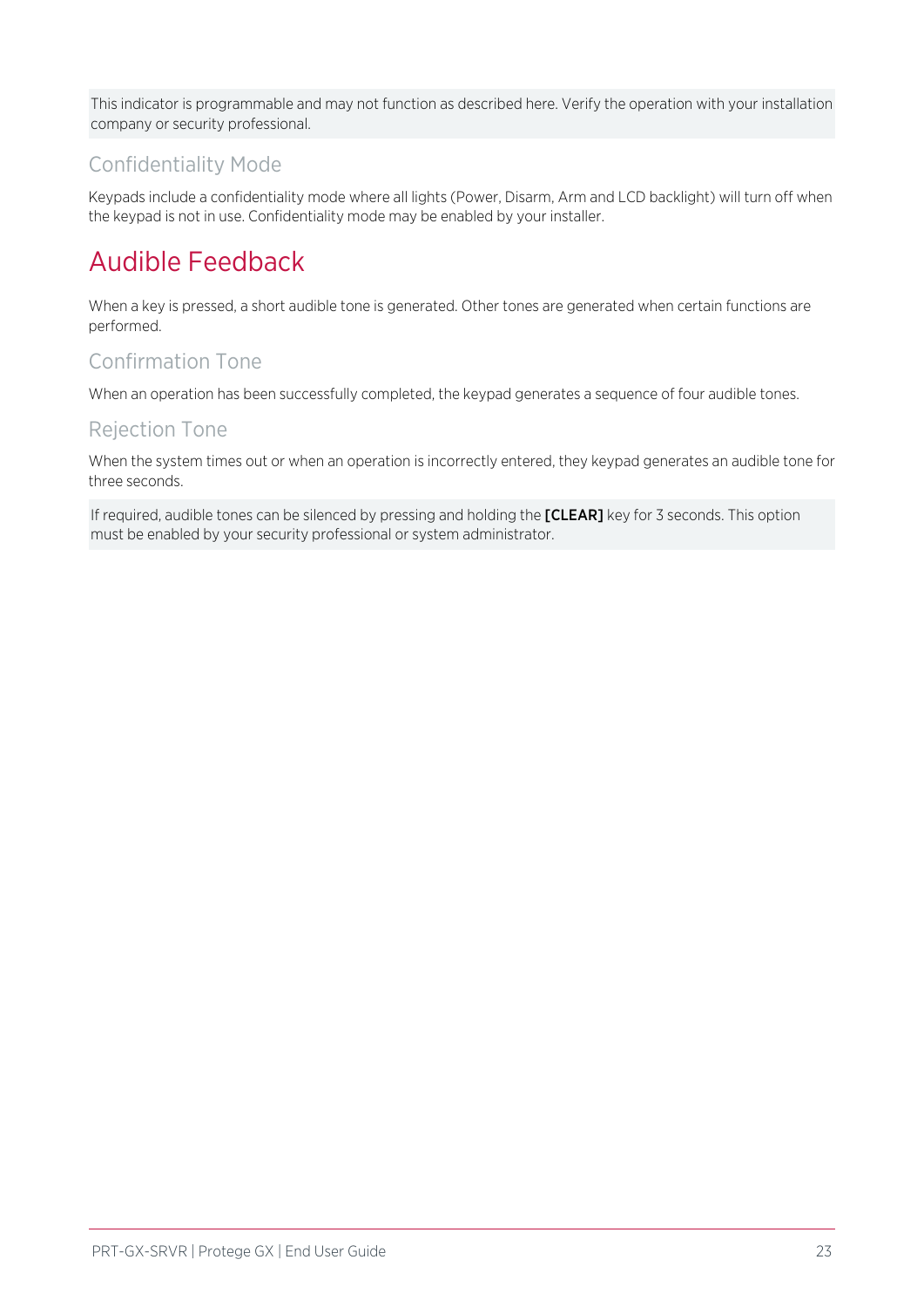# <span id="page-23-0"></span>Keypad Functions

| Key                  | <b>Function</b>                                                                                                                                                                                                 |
|----------------------|-----------------------------------------------------------------------------------------------------------------------------------------------------------------------------------------------------------------|
| $O - 9$              | The primary function of the numeric keys is to enter user codes. When controlling devices the [1] key<br>turns the device on, the [2] turns the device off, and in the on state the [3] key latches the device. |
|                      | The [ARM] key is used to start the arming process for an area.                                                                                                                                                  |
|                      | The [DISARM] key is used to silence alarms, disarm the area, and cancel an arming sequence.                                                                                                                     |
|                      | The $[MEMU]$ key is used to access the menu and can be followed by menu shortcut selection key(s)<br>that represent a menu item.                                                                                |
|                      | When the [MENU] key is held for 2 seconds, the keypad will recognize it as the [FUNCTION] key,<br>which can be programmed to unlock a door.                                                                     |
|                      | The [STAY] key is used to initiate the stay arming process for an area.                                                                                                                                         |
|                      | The [FORCE] key is used to force arm an area.                                                                                                                                                                   |
|                      | The [MEMORY] key will take a user directly to the memory view menu.                                                                                                                                             |
|                      | The [BYPASS] key can be pressed when an area is breached during an arming process to bypass the<br>displayed input.                                                                                             |
|                      | The <b>[CLEAR]</b> key will log off the user currently logged in to the keypad. When pressed while not<br>logged in the display will be refreshed.                                                              |
|                      | The [ENTER] key is used to confirm an action on the keypad, acknowledge memory and alarm<br>information, and move to the next programming screen.                                                               |
| ARROW<br><b>KEYS</b> | The arrow keys are used to scroll the menu, move the focus of a program window to the next screen,<br>and move the cursor when programming or editing values.                                                   |

# <span id="page-23-1"></span>Logging in to the Keypad

#### Single Credential Login

#### 1. To log in, enter your PIN code and press [ENTER].

Once a valid PIN is entered you will be presented with a welcome screen, area status or available menu.

#### Dual Credential Login

You may need to enter dual credentials to log in to the keypad, if this has been configured by your installer.

- 1. To log in using dual credential authentication, enter your User ID credential code and press [ENTER].
- 2. When prompted, enter your PIN code and press [ENTER].

Once a valid PIN is entered you will be presented with a welcome screen, area status or available menu.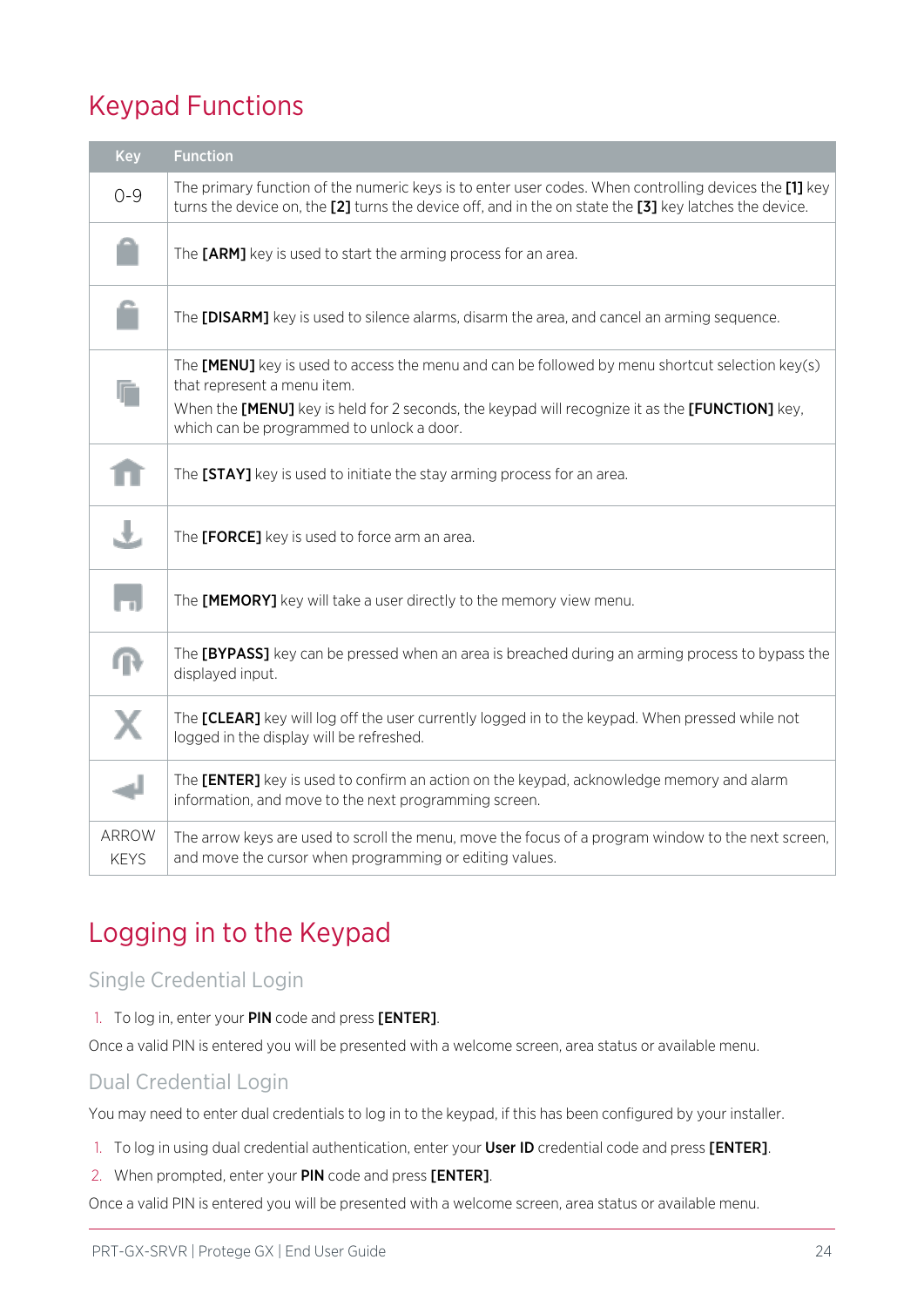If the Lock Keypad On Excess Attempts option has been enabled on your system, entering an invalid login three times will lock the keypad for a short period, preventing further login attempts by any user. The lockout time is defined under the keypad programming.

### <span id="page-24-0"></span>Logging Off

You are automatically logged out after a short period of inactivity, or if the **[CLEAR]** key is pressed while you are logged in.

The period of inactivity is defined by the installer. Even if the system has been programmed to automatically log you out, it is good security practice to get into that habit of logging out when you walk away from the keypad. This prevents unknown parties from using your login to disarm the area.

# <span id="page-24-1"></span>Arming Your System

When leaving your building, you will need to arm (or activate) the areas within your system. You may have a single area or multiple areas that can be armed independently.

- 1. Enter your **[USER CODE]** and press **[ENTER]** to login to the system.
- 2. A greeting is displayed. Press any key to continue or wait for the greeting to time out.
- 3. An area and status will be displayed. If you have access to more than one area, use the up and down keys to scroll through the available areas and locate the area you wish to arm.
- 4. Press the **[ARM]** key to start the arming process.
- 5. The system checks that all inputs (such as motion detectors and door latches) are closed before beginning to arm the area. If you attempt to arm the system while an input is open, the keypad will emit a beep and display a warning message onscreen. You will either need to close the input before you can proceed with arming the system, or you can choose to **bypass** the input.

Bypassing an input tells the system to temporarily ignore that input until the next time the system is armed. For example, you may wish to disarm a sensor in a room where you're making repairs or renovations, or keep a window open to allow fresh air in.

- 6. To bypass an open input, press [BYPASS]. A prompt appears advising that the system has a number of bypassed inputs. Press [ARM] to confirm the action or [DISARM] to halt the arming process and return the area to the disarmed state.
- 7. The area will begin the exit delay. This provides you with enough time to exit the area before the system arms completely. The keypad and/or card reader will beep during the exit delay period.
- <span id="page-24-2"></span>8. Press [CLEAR] to log out. Leave the area before the exit delay finishes and the area is armed.

#### Stay Arming an Area

Stay arming is an option that must be enabled by your installer.

Stay arming allows you to remain in an area while it is partially armed. Selecting this mode only arms the exterior sensors and not the interior ones, allowing you to freely move around inside without setting the alarm off. For example, if you are working late, you can arm a portion of the building to protect the windows and doors without arming other inputs.

- 1. Enter your [USER CODE] and press [ENTER] to log into the system.
- 2. A greeting is displayed. Press any key to continue or wait a few seconds for the greeting to timeout.
- 3. Press the **[STAY]** key to start the stay arming process.
- 4. The system checks that the exterior sensors in the area are closed while bypassing the interior sensors.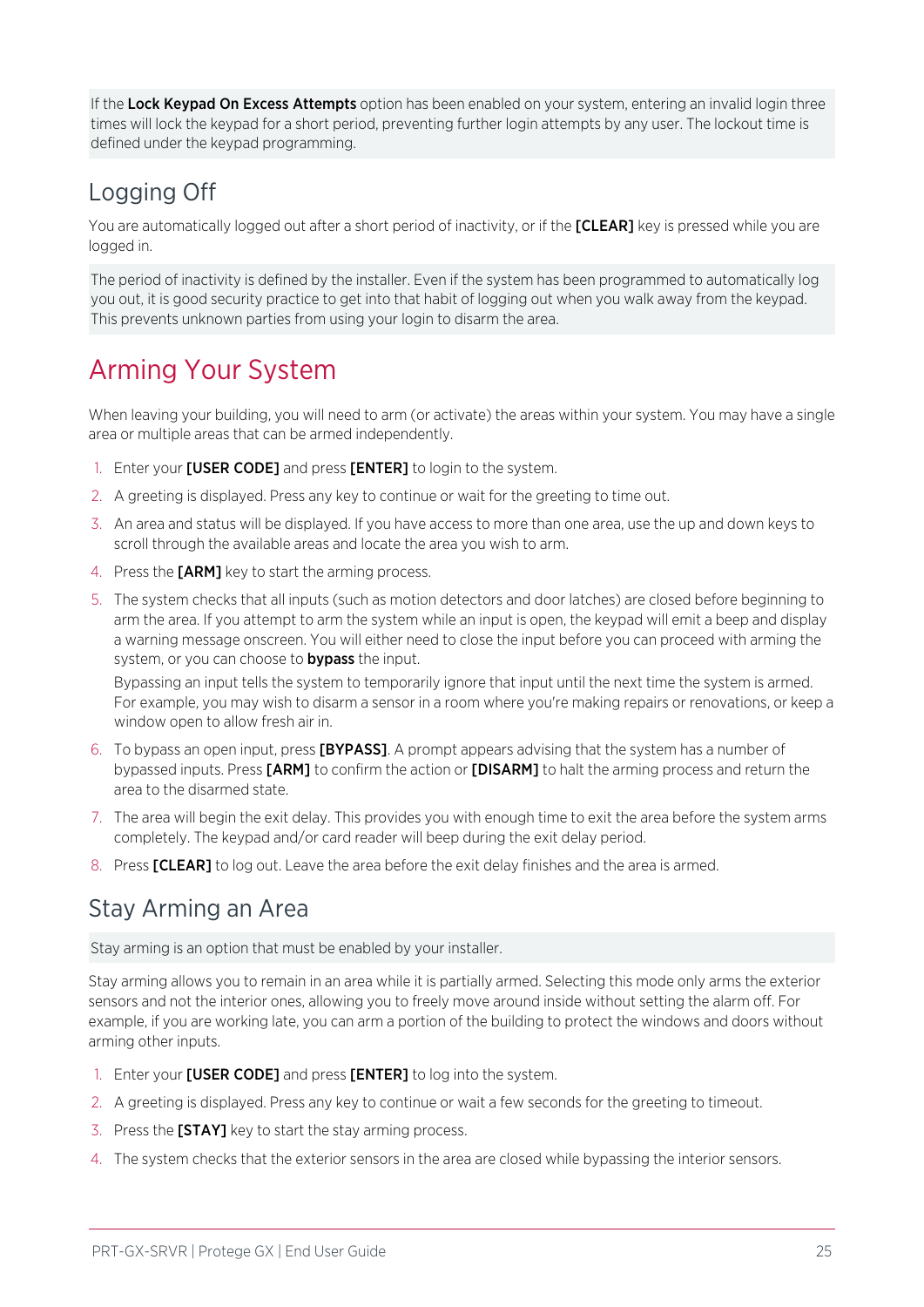<span id="page-25-0"></span>5. If all the exterior inputs are closed, the area goes into exit delay. Once the exit delay time has elapsed, the area is stay armed.

## Force Arming an Area

Force arming is an option that must be enabled by your installer.

Force Arming allows you to arm the system without waiting for all the inputs in the system to close. It is commonly used when a motion detector is monitoring the space where the keypad is located. If the motion detector has been programmed as a force input, the system will allow you to arm the area even if the input is open. When you leave the range of the motion detector, the input will close and the system will start to monitor it.

- 1. Enter your [USER CODE] and press [ENTER] to log into the system.
- 2. A greeting is displayed. Press any key to continue or wait a few seconds for the greeting to timeout.
- 3. Press the [FORCE] key to start the force arming process.
- 4. The system checks that the inputs in the area are closed, automatically skipping any open inputs that can be force armed.
- <span id="page-25-1"></span>5. If all the inputs are closed, the area goes into exit delay. Once the exit delay time has elapsed, the area is force armed.

# Disarming Your System

Upon entering the premises, you will need to disarm (or deactivate) the system.

Entry points, such as the front door, are programmed with an entry delay time. When an entry point is opened, the keypad will emit a continuous audible tone until you disarm the system. Your system will not generate an alarm until this timer elapses.

- 1. Enter your [USER CODE] and press [ENTER] to login to the system.
- 2. A greeting is displayed. Press any key to continue, or wait a few seconds for the greeting to time out.
- 3. An area and status will be displayed. If you have access to more than one area, use the up and down keys to scroll through the available areas and locate the area you wish to disarm.
- 4. Press the [DISARM] key to disarm the area.

<span id="page-25-2"></span>If an alarm has been triggered while your system was armed, a message is displayed onscreen. To acknowledge an alarm, simply press [ENTER] and continue with the disarming process.

# Entering a Duress Code

If you are forced to arm or disarm your system or unlock a door, you can enter a **duress code**, which will complete the action and immediately transmit a silent alert message to the monitoring station.

Depending on how your system has been configured, you may have one of two common types of duress code:

- ⦁ A designated user duress code which applies generally to the whole site.
- ⦁ A specific duress code which is equal to your regular user code plus one. For example, if your pin was 1234, the duress code would be 1235.

Note that the +1 counter applies to the last digit only. This means if the user pin is 1239, the pin to trigger a duress code would be 1230.

Duress code functions must be enabled before they can be used. Your installer can confirm which of these options have been configured and provide you with further operating instructions.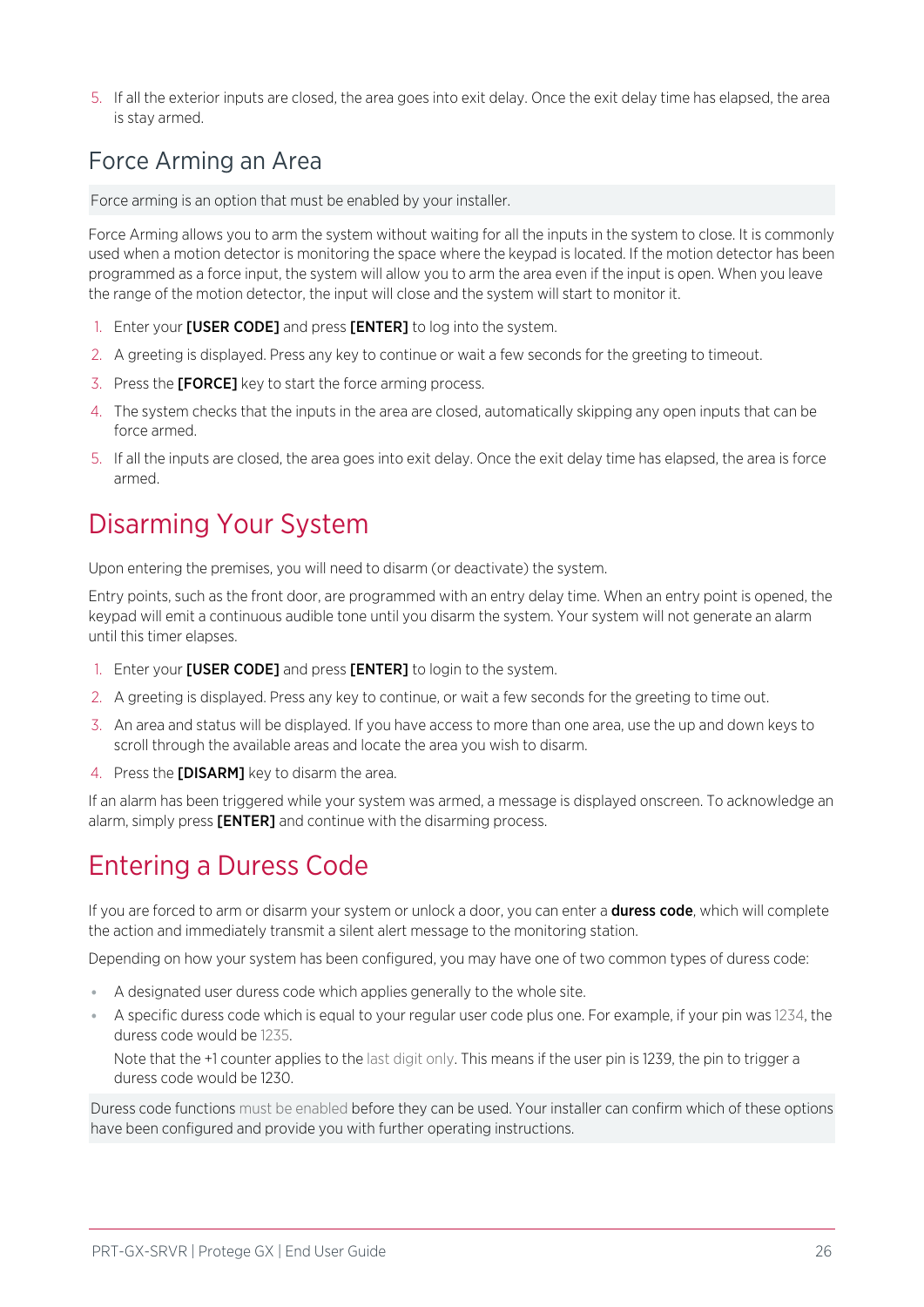# <span id="page-26-0"></span>Acknowledging an Alarm

Alarms are stored in memory until they have been acknowledged.

- ⦁ To acknowledge an alarm, simply press [ENTER] and continue with the disarming process.
- ⦁ If you proceed with disarming without acknowledging the alarm, you can view it later by pressing [MENU] + [MEMORY] and [ENTER] then using the arrow keys to view the details. Press [ENTER] to acknowledge and clear the alarm from memory.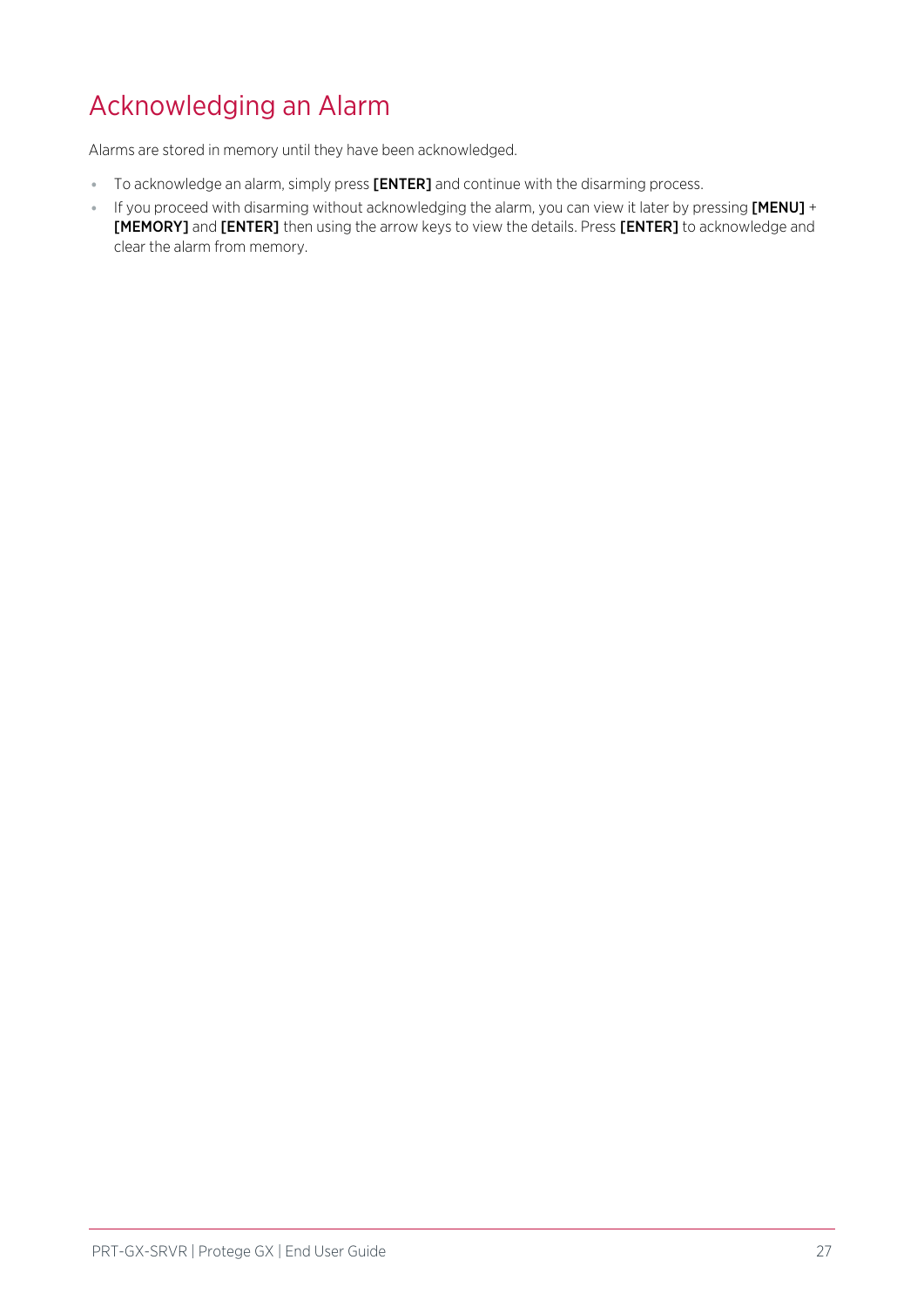# <span id="page-27-0"></span>Using Card Readers

Proximity readers work by constantly emitting a short range radio frequency (RF) field. When an access card comes within range of this field, an integrated chip within the card transmits a card number back to the reader. The reader sends these details to the security system, which grants or denies you access based on your permissions.

# <span id="page-27-1"></span>Presenting Cards

It can help if you think of a card reader as a security guard. When requesting access, the reader needs to be shown your credentials, much like a security guard might inspect an ID card. To gain access to an area via a door with an access card reader, you simply present your access card to the reader.

## <span id="page-27-2"></span>Card Types

There are a number of options for modern proximity cards - 125kHz, MIFARE and DESFire. While there is little visible difference between the various card types, what happens behind the scenes is quite different.

Historically, card based access control systems were built around a card with a magnetic stripe that required a swipe action through a magnetic card reader to gain access to a door. These cards had a number of disadvantages, including a high wear rate and very low security.

Newer proximity technology allows cards to be read without physically contacting the reader, and apart from the frequency that is used to transmit data, there are key differences in security and the card read range.

- ⦁ 125kHz cards offer a good read range (around 10cm) and a short read time, which means you can effectively present, swipe, or wave your card in the general direction of the reader to get a successful read.
- ⦁ MIFARE has a slightly reduced read range (around 7cm) and a longer read time, which means that generally a MIFARE card cannot be simply swiped or waved at a card reader, but must be presented.
- ⦁ DESFire is the highest standard of card security currently available, however it has a further reduced read range of 1-2cm. This means that a DESFire card must be firmly presented to the reader and held in place until access is granted. Waving or swiping a DESFire card will not result in a successful read.

<span id="page-27-3"></span>Discuss with your installer which access card technology is being used on your site.

# Entry Mode

Your installer will have programmed the doors in your system with an entry mode that controls how a door operates. These include:

- Card Only: A card badge is all that is required to unlock the door.
- **Card and PIN:** Both a card badge and PIN entry is required to unlock the door.
- **Card or PIN:** Either a card badge or a PIN entry can be used to unlock the door.
- **PIN Only:** A PIN entry is all that is required to unlock the door.

The mode used may vary according to your system requirements and may also be scheduled based on the time of day, allowing different security credentials to be used. For example, a door may be programmed to require card only access between standard office hours of 8am and 5pm, but require both card and PIN outside these hours for added security.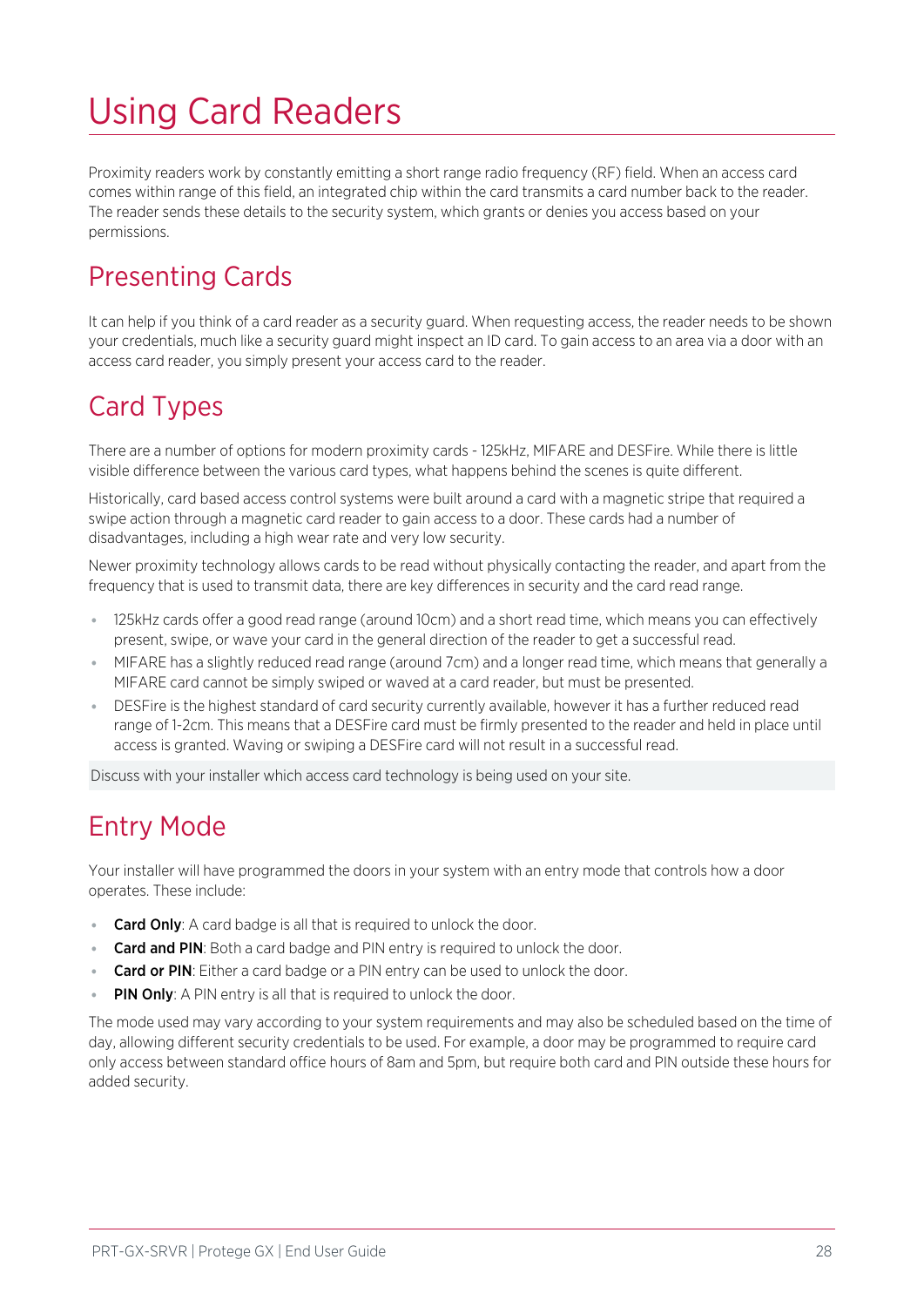# <span id="page-28-0"></span>Arming and Disarming from a Card Reader

Depending on how your system has been programmed, you may be able to disarm the area behind a door simply by badging your card to unlock the door. This removes the inconvenience of needing to disarm the area using a keypad after you enter.

Commonly, systems are configured to allow you to arm the area behind a door from a card reader also. There are a few common options:

- ⦁ Badge at the reader twice to arm the area.
- ⦁ Badge at the reader three times to arm the area.
- ⦁ Hold a button and badge at the reader to arm the area.

Your installer can confirm whether these options are enabled.